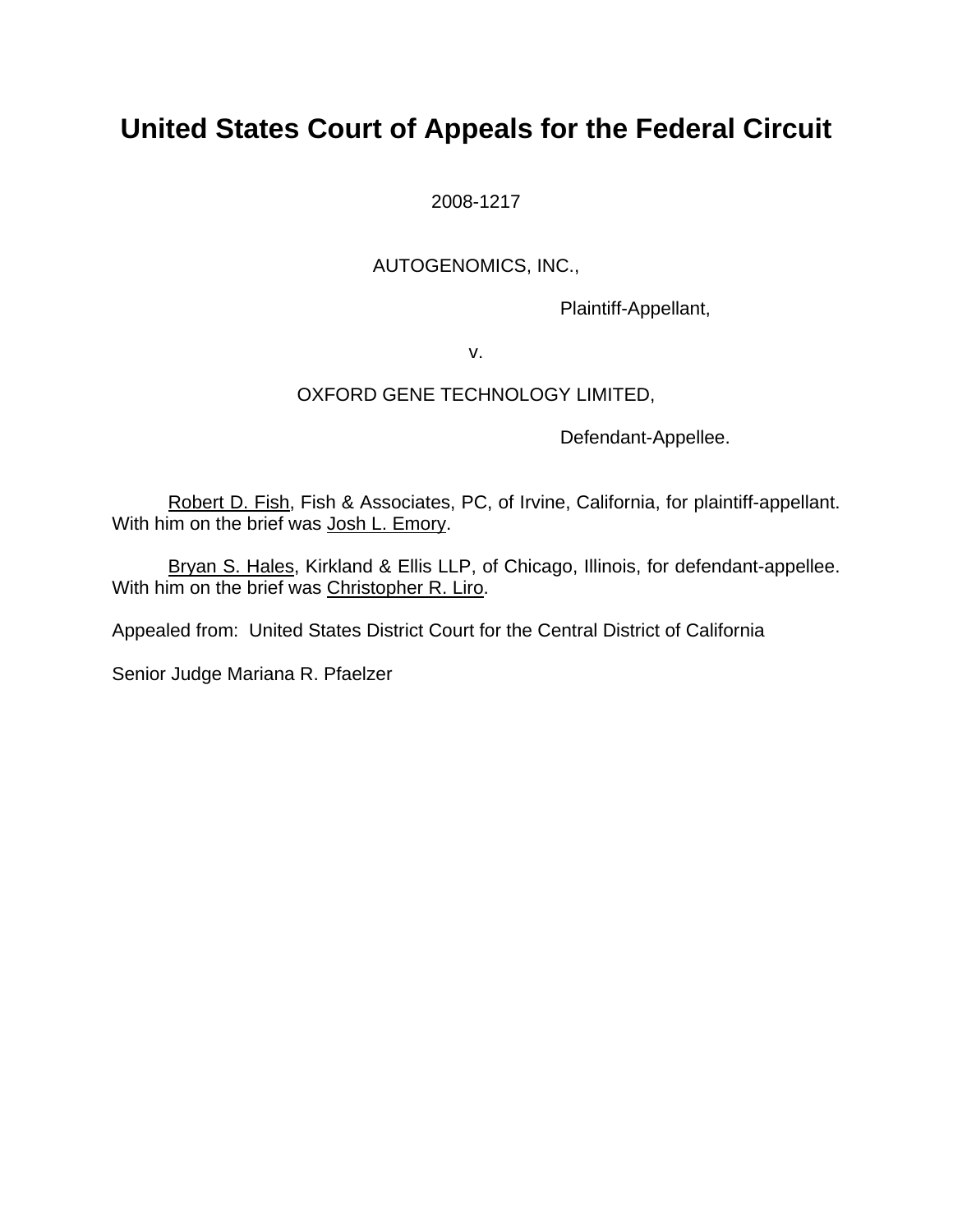# **United States Court of Appeals for the Federal Circuit**

2008-1217

## AUTOGENOMICS, INC.,

Plaintiff-Appellant,

v.

## OXFORD GENE TECHNOLOGY LIMITED,

Defendant-Appellee.

Appeal from the United States District Court for the Central District of California in Case No. 07-CV-846, Senior Judge Mariana R. Pfaelzer.

> DECIDED: May 18, 2009 \_\_\_\_\_\_\_\_\_\_\_\_\_\_\_\_\_\_\_\_\_\_\_\_\_\_\_\_

> \_\_\_\_\_\_\_\_\_\_\_\_\_\_\_\_\_\_\_\_\_\_\_\_\_\_\_\_

Before NEWMAN and MOORE, Circuit Judges, and GETTLEMAN, District Judge.<sup>\*</sup>

Opinion for the court filed by Circuit Judge MOORE. Dissenting opinion filed by Circuit Judge NEWMAN.

MOORE, Circuit Judge.

1

Plaintiff-Appellant Autogenomics, Inc. (Autogenomics) sued Defendant-Appellee Oxford Gene Technology Limited (Oxford) in the United States District Court for the Central District of California for a declaratory judgment of invalidity and noninfringement of claims 9 and 10 of U.S. Patent No. 6,054,270 (the '270 patent). The district court granted Oxford's motion to dismiss for lack of personal jurisdiction. Autogenomics, Inc. v. Oxford Gene Tech., Ltd., No. SACV 07-846-MRP (C.D. Cal. Jan.

<span id="page-1-0"></span><sup>∗</sup> The Honorable Robert W. Gettleman, District Judge, United States District Court for the Northern District of Illinois, sitting by designation.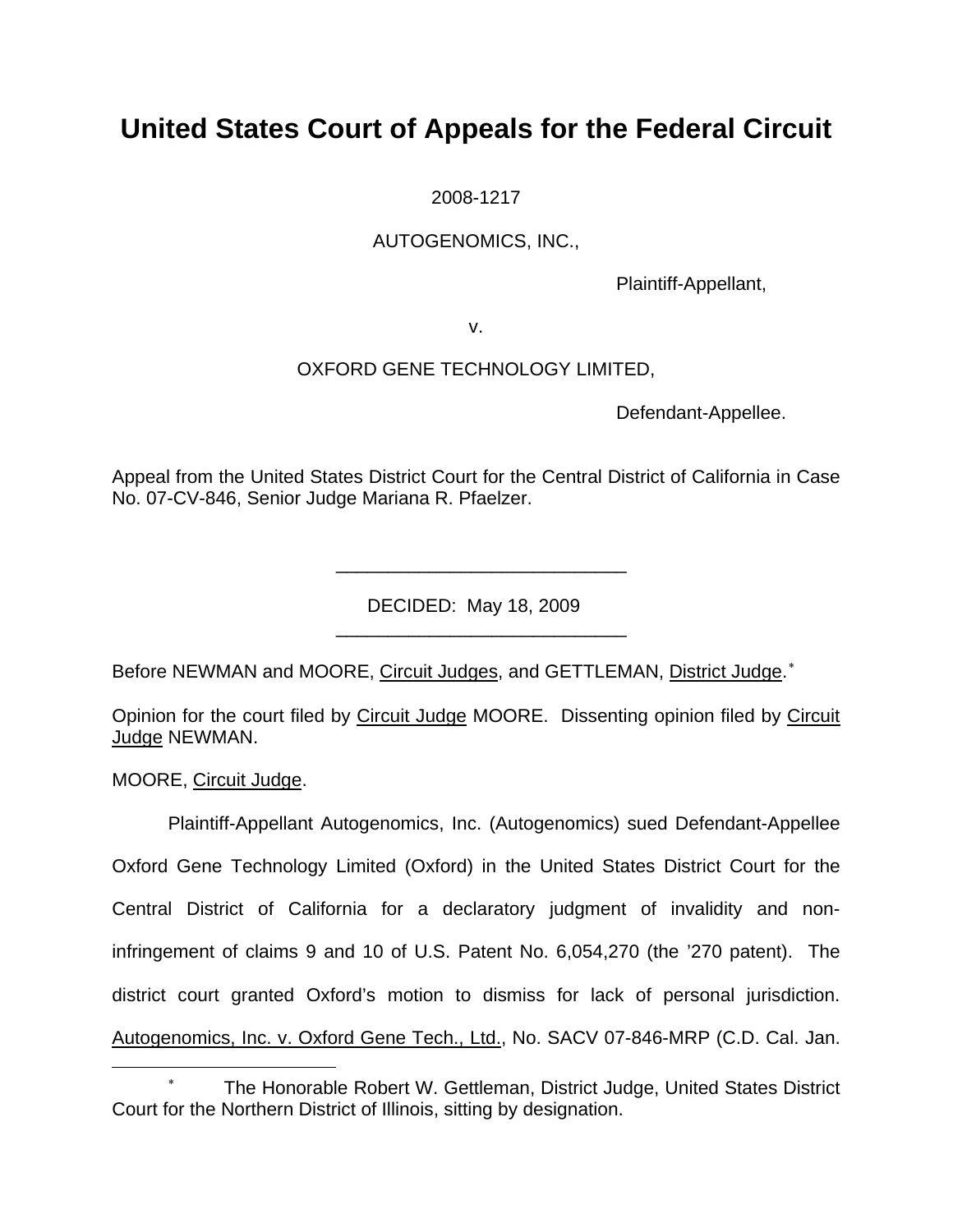17, 2008). Autogenomics appeals this ruling, as well as the district court's denial of jurisdictional discovery. Because the district court possessed neither general nor specific personal jurisdiction over Oxford, and because the court did not abuse its discretion by denying jurisdictional discovery, we affirm.

#### BACKGROUND

#### A. Jurisdictional Facts

Oxford is a British biotechnology company organized under the laws of England and Wales. Oxford owns the '270 patent, which relates to oligonucleotide microarrays for analysis of polynucleotides. Oxford is not registered to do business in California, nor does it have any facilities, assets, employees, or agents there. Autogenomics is a biotechnology company organized under the laws of California, with its main office in Carlsbad, California. Autogenomics uses microarray technology in its business. Autogenomics alleges in support of the district court's personal jurisdiction that Oxford has several contacts with California. The jurisdictional facts alleged by Autogenomics are supplemented, where noted, by uncontradicted evidence presented by Oxford.

1. Licensing Negotiations Between Autogenomics and Oxford: In early 2006, Oxford contacted Autogenomics regarding the '270 patent, which Oxford contends is infringed by Autogenomics's manufacture and sale of microarray products. In a February 28, 2006 e-mail, Autogenomics expressed interest in taking a license, but provided Oxford with eleven references that it alleged "raise serious issues with regard to novelty and obviousness" of the '270 patent. Oxford responded by e-mail on March 23, 2006, with arguments that the '270 patent was valid over the references, and stated that "we are at a point whereby the commercial negotiations should begin to work to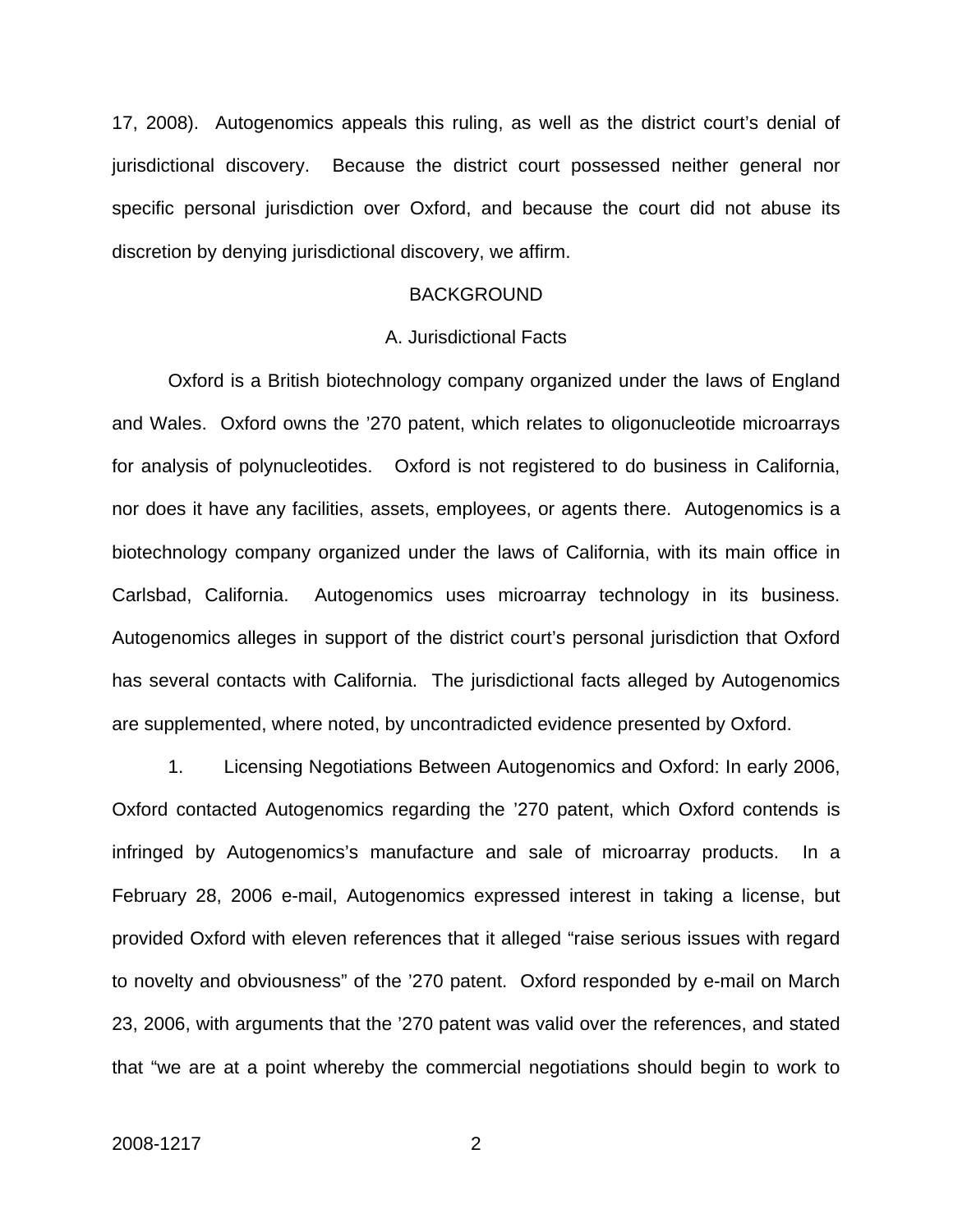achieve a license for the Autogenomics product." In July 2007, two Oxford representatives flew to California to meet with representatives of Autogenomics. The parties failed to agree on license terms.

2. Licenses: Oxford entered into non-exclusive licenses with "about ten" California companies with respect to its microarray technology. Although no license terms are in evidence, Autogenomics alleges that one license—not of the '270 patent in particular—to Incyte Pharmaceutics Inc. (Incyte), a California company, is an exclusive license. Oxford claims that it has an "open licensing policy for its patented microarray technology, including the technology covered by the '270 patent," and specifically admits that it granted a non-exclusive license of the '270 patent to Affymetrix Inc., a California company.

3. The Agilent Agreement: According to an Oxford press release and an article from a publically available website, Oxford and Agilent Technologies (Agilent)—a company with offices in California—completed a collaborative agreement in 2007. Autogenomics characterizes this agreement as a joint venture. There is no evidence that this agreement involves a license or has any relationship to the '270 patent. It involves "a collaborative agreement giving [Oxford] access to Agilent's microarray platform, confirming [Oxford] as an Agilent Certified Service Provider, and appointing Agilent as an OEM supplier for [Oxford] designed microarrays." The deal will purportedly allow the two companies to "jointly develop a Centre of (Microarray) Excellence." Oxford executives characterize the relationship as a "close collaboration." The purpose of the deal is to allow Oxford "to become the largest microarray service provider in Europe." An uncontested Oxford declaration states: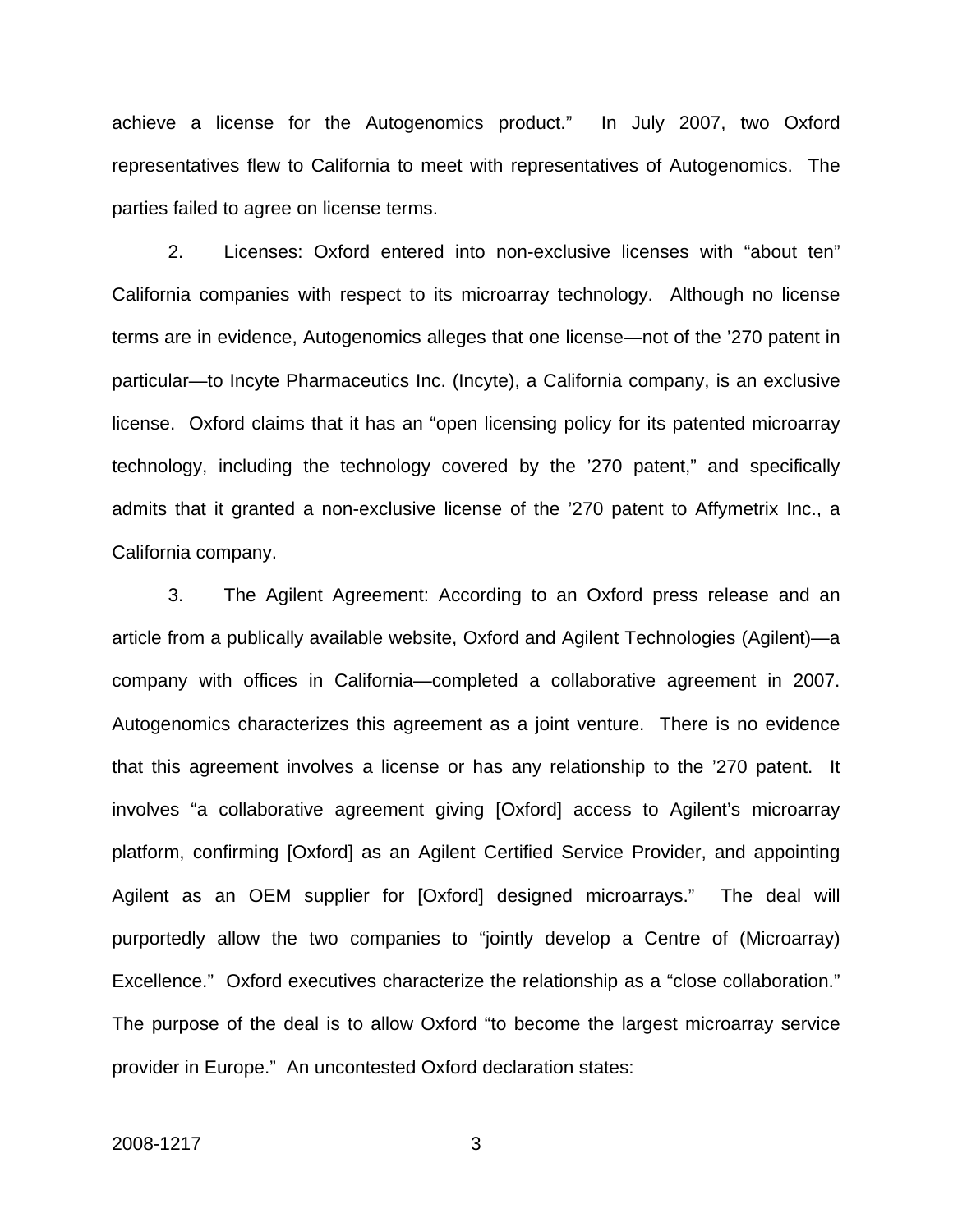[Oxford] has a supply agreement with Agilent that allows [Oxford] to purchase arrays from Agilent for [Oxford]'s use or resale without geographical restriction. There is no joint venture between Agilent and [Oxford]. The agreement between Agilent and [Oxford] is not a distribution agreement whereby Agilent supplies products on [Oxford]'s behalf for or into the California market, or indeed to any other market.

4. Conferences: Oxford attended three scientific conferences—trade shows in Autogenomics's terminology—in California in 2003, 2005, and 2007. The three conferences dealt with "nanotechnology," "bio-nanotechnology," and "modeling and simulation of microsystems," respectively. At the 2003 conference, Oxford is listed among dozens of "presenting companies." At the 2005 conference, Oxford is listed among dozens of companies under the heading "Past Participant Highlights." At the 2007 conference, Oxford was scheduled to deliver a 20-minute presentation on "[a] method for the highly parallel analysis of gene expression of single cells." In a 2007 company newsletter, Oxford reported that it would attend a fourth conference in California where its booth description characterized Oxford as focusing on "[m]icroarray services and application products" and stated that Oxford "adopts a broad licensing policy for its microarray patents."

5. Sales: In April 2006, Oxford sold 20 microarrays to a California company for \$7,600. According to Oxford, the sale constituted about 1% of its revenue that year. There is no evidence of what relationship, if any, there might be between the sale and the '270 patent. Autogenomics also alleges, without evidentiary support, that Oxford "very likely offered, and possibly contracted to perform" services for numerous California companies, reasoning that Oxford's likely clients are biotechnology companies largely based in California. Oxford provided an uncontested declaration that although "some of the companies" named by Autogenomics "either have a license agreement with [Oxford]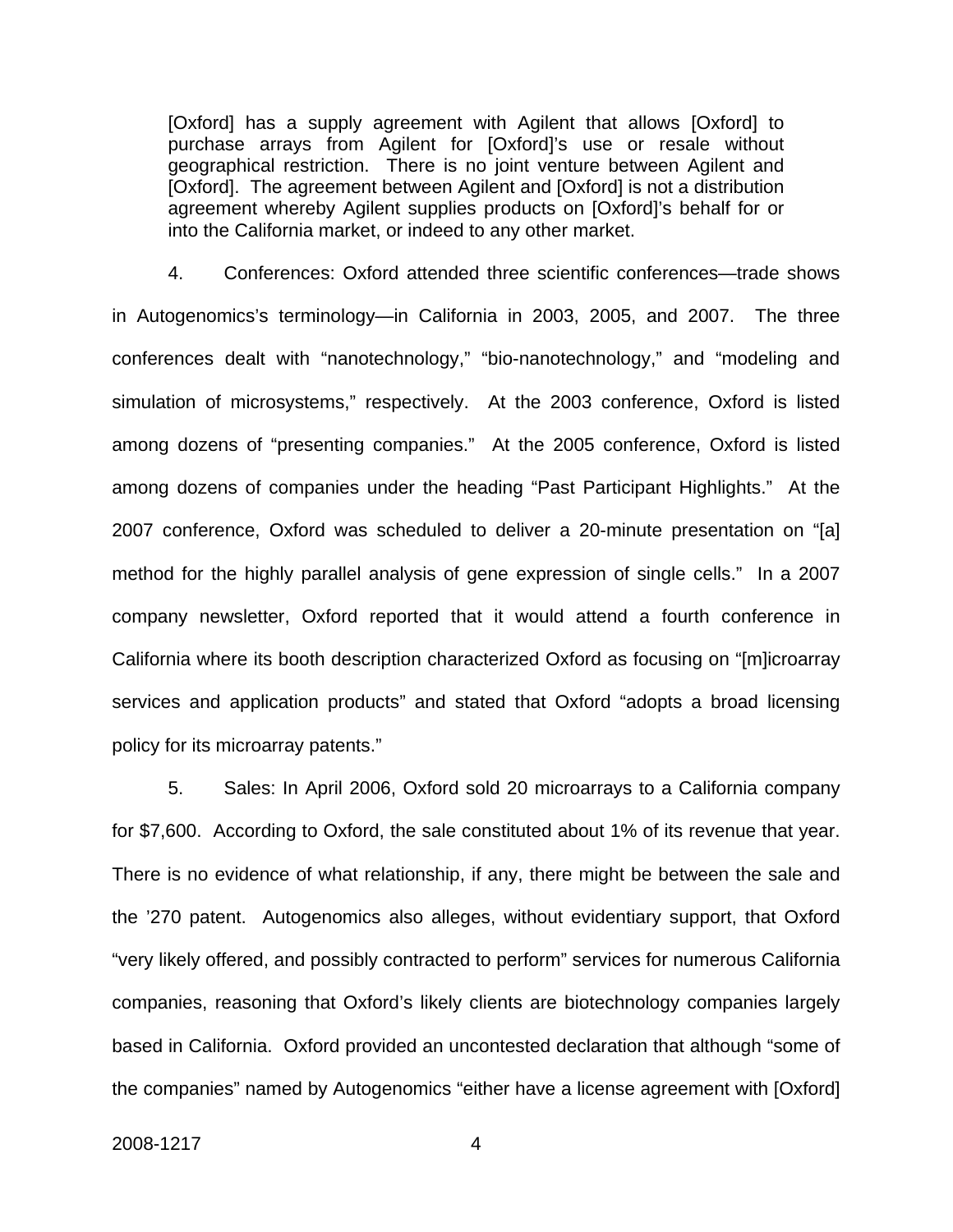or may seek a license agreement from [Oxford] in the future, the companies . . . are not customers of [Oxford], and are not likely to be."

6. Publication: Oxford published an "application note" on Nature.com, the globally-accessible website of Nature, a United Kingdom scientific publication. The application note describes an Oxford microarray product. Autogenomics characterizes the application note as an advertisement to California companies, noting that the University of California is one of the top ten institutional visitors to Nature.com.

#### B. Procedural Background

On July 23, 2007, Autogenomics filed a declaratory judgment action against Oxford in the United States District Court for the Central District of California. Autogenomics asked the court to find that claims 9 and 10 of the '270 patent are invalid or unenforceable, and that Autogenomics did not infringe the same claims. On November 27, 2007, Oxford filed a motion to dismiss, arguing that the district court lacked either general or specific personal jurisdiction over it.

On January 17, 2008, the district court ruled that it lacked general jurisdiction because Oxford's contacts with California were insufficient to be the equivalent of having a physical presence within the state. Autogenomics, No. SACV 07-846-MRP at 8-11. The court further ruled that it lacked specific jurisdiction because the declaratory judgment action did not arise from or relate to most of the contacts alleged by Autogenomics, and those contacts that did relate to the declaratory judgment action nonetheless did not contribute to jurisdiction under our holding in Red Wing Shoe Co. v. Hockerson-Halberstadt, Inc., 148 F.3d 1355 (Fed. Cir. 1998). Autogenomics, No. SACV 07-846-MRP at 11-16. Finally, the court denied Autogenomics the opportunity to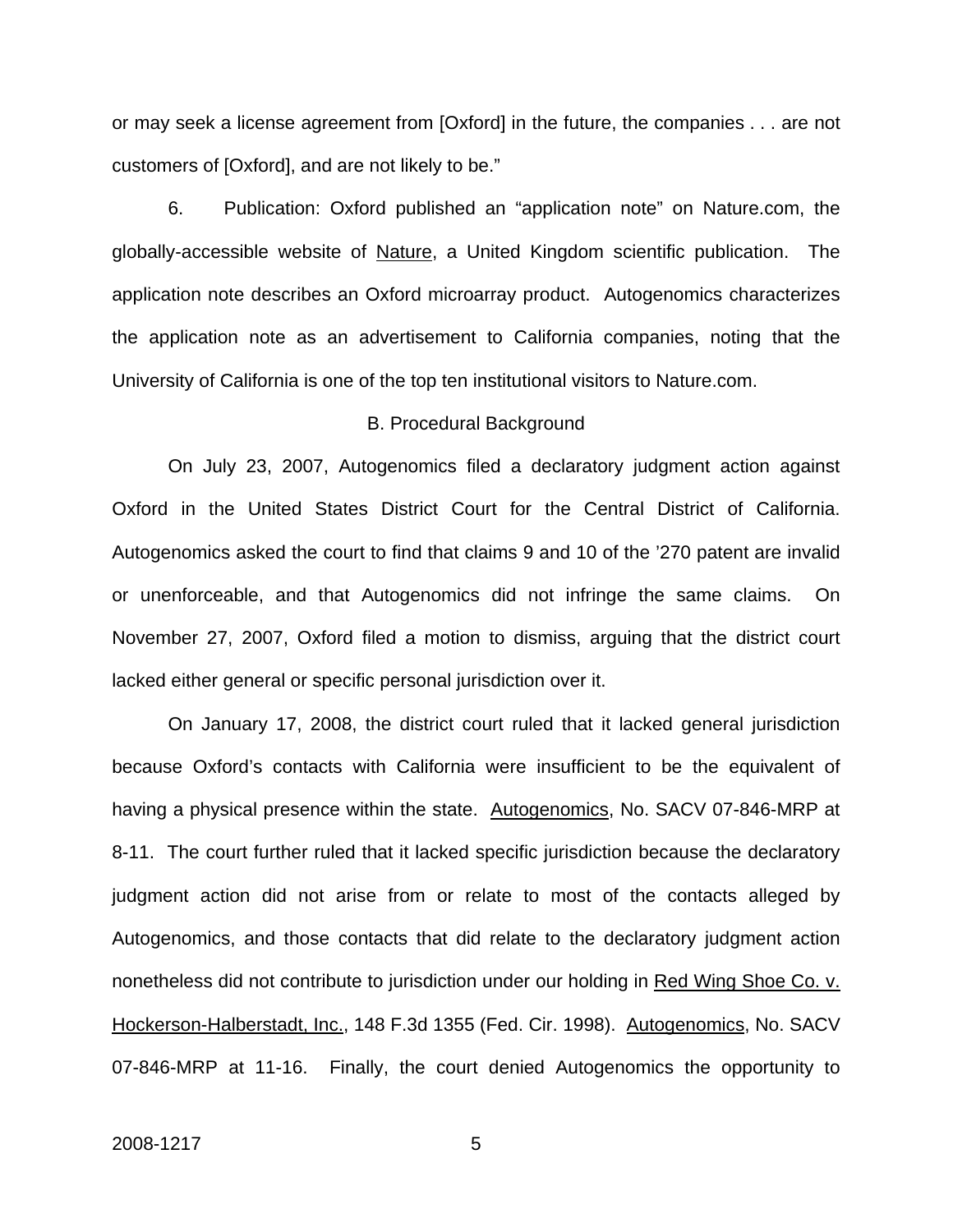conduct jurisdictional discovery because Autogenomics failed to make a formal motion and failed to show that discovery would demonstrate facts sufficient to constitute a basis for jurisdiction. Id. at 17 n.3. Autogenomics appeals the district court's ruling that it lacked personal jurisdiction over Oxford, as well as the district court's denial of jurisdictional discovery.

#### **DISCUSSION**

I.

Personal jurisdiction is a question of law that we review de novo. Avocent Huntsville Corp. v. Aten Int'l Co., 552 F.3d 1324, 1328 (Fed. Cir. 2008) (citing Genetic Implant Sys., Inc. v. Core-Vent Corp., 123 F.3d 1455, 1457 (Fed. Cir. 1997)). "Moreover, we apply Federal Circuit law because the jurisdictional issue is 'intimately involved with the substance of the patent laws." Id. (quoting Akro Corp. v. Luker, 45 F.3d 1541, 1543 (Fed. Cir. 1995)); see also Beverly Hills Fan Co. v. Royal Sovereign Corp., 21 F.3d 1558, 1565 (Fed. Cir. 1994) ("Under [jurisdictional] circumstances such as these, we have held we owe no special deference to regional circuit law.").

"In this case, 'because the parties have not conducted discovery, [Autogenomics] needed only to make a prima facie showing that [Oxford] was subject to personal jurisdiction. As such, the pleadings and affidavits are to be construed in the light most favorable to [Autogenomics]."" Avocent, 552 F.3d 1324, 1328 (quoting Silent Drive, Inc. v. Strong Indus., Inc., 326 F.3d 1194, 1201 (Fed. Cir. 2003)); see also Elecs. for Imaging, Inc. v. Coyle, 340 F.3d 1344, 1349 (Fed. Cir. 2003) ("[W]here the district court's disposition as to the personal jurisdictional question is based on affidavits and other written materials in the absence of an evidentiary hearing, a plaintiff need only to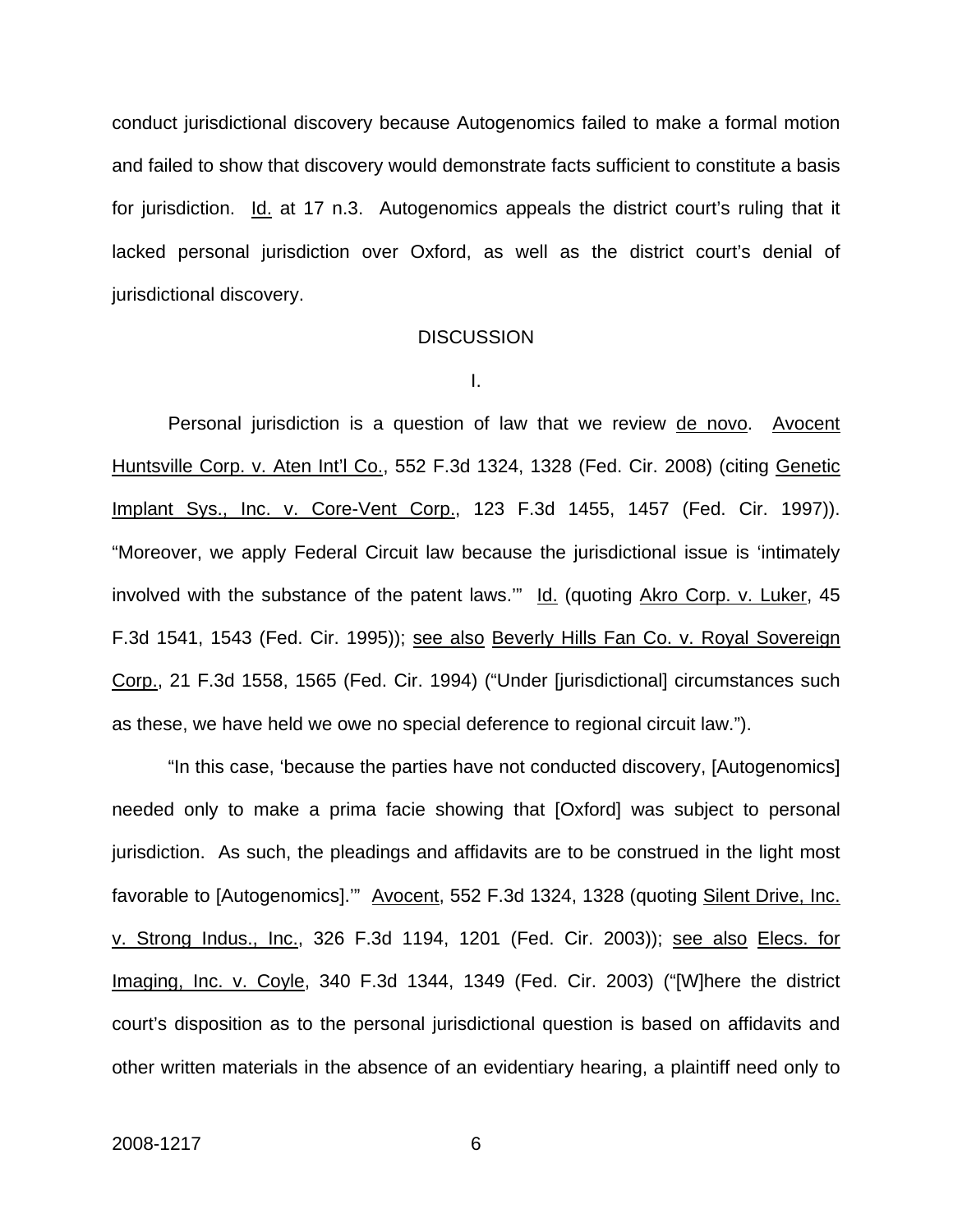make a prima facie showing that defendants are subject to personal jurisdiction. In the procedural posture of a motion to dismiss, a district court must accept the uncontroverted allegations in the plaintiff's complaint as true and resolve any factual conflicts in the affidavits in the plaintiff's favor." (citation omitted) (second emphasis added)).

"Determining whether jurisdiction exists over an out-of-state defendant involves two inquiries: whether a forum state's long-arm statute permits service of process and whether assertion of personal jurisdiction violates due process." Genetic Implant, 123 F.3d at 1458 (citing Burger King Corp. v. Rudzewicz, 471 U.S. 462, 471-76 (1985)). "However, because California's long-arm statute is coextensive with the limits of due process, the two inquiries collapse into a single inquiry: whether jurisdiction comports with due process." Inamed Corp. v. Kuzmak, 249 F.3d 1356, 1360 (Fed. Cir. 2001) (citing Dainippon Screen Mfg. Co. v. CFMT, Inc., 142 F.3d 1266, 1270 (Fed. Cir. 1998)); see also Cal. Civ. Proc. Code § 410.10 (Deering 2001).

Autogenomics argues that the district court has personal jurisdiction over Oxford on two bases: general and specific personal jurisdiction. General jurisdiction, on one hand, "requires that the defendant have 'continuous and systematic' contacts with the forum state and confers personal jurisdiction even when the cause of action has no relationship with those contacts." Silent Drive, 326 F.3d at 1200 (quoting Helicopteros Nacionales de Colombia, S.A. v. Hall, 466 U.S. 408, 416 (1984)). Specific jurisdiction, on the other hand, must be based on activities that arise out of or relate to the cause of action, and can exist even if the defendant's contacts are not continuous and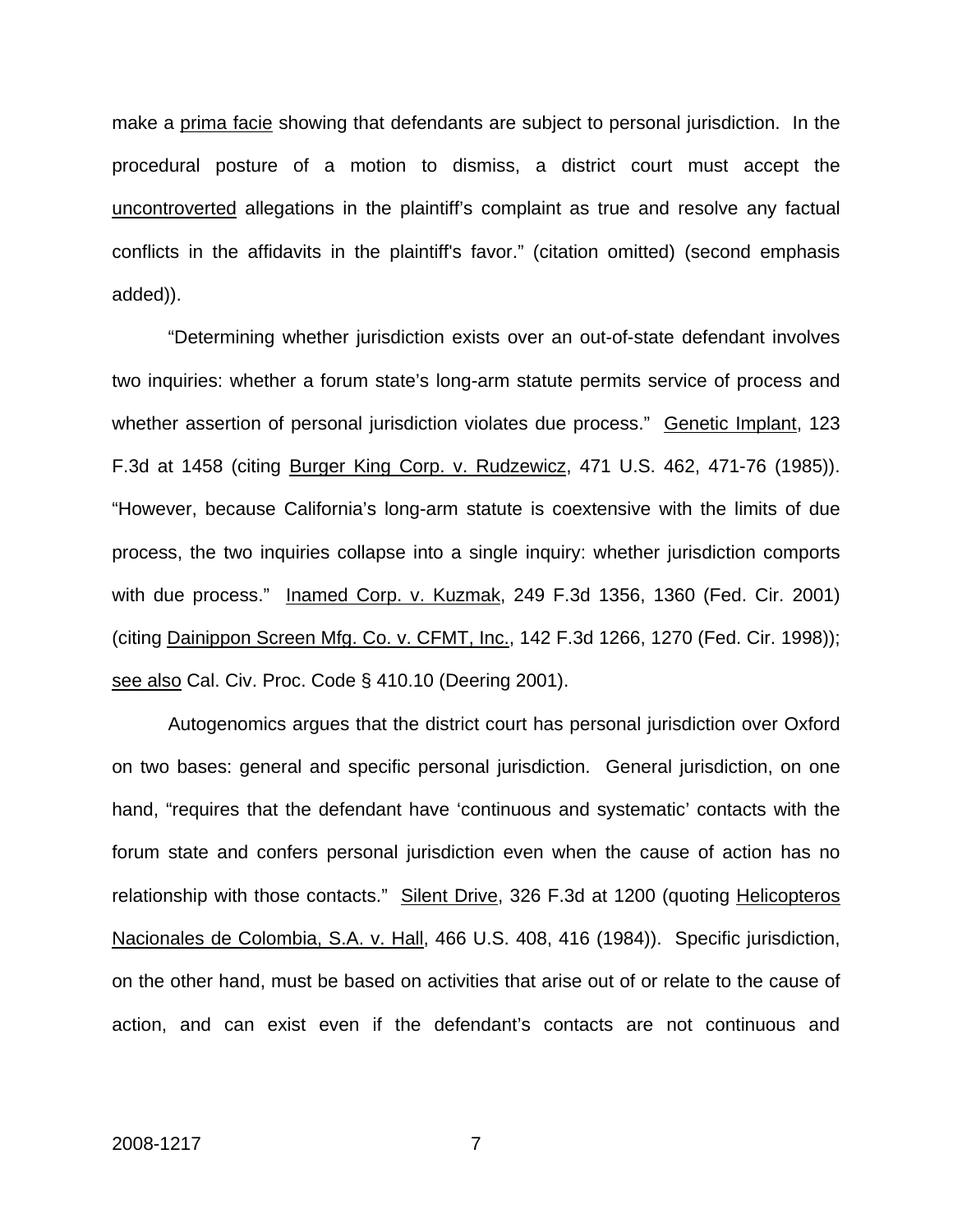systematic. Id. (citing Burger King, 471 U.S. at 472-73). We will address general jurisdiction and specific jurisdiction in turn.

#### A.

The district court correctly ruled that it lacked general personal jurisdiction over Oxford. Oxford does not have contacts with the forum state that qualify as "continuous and systematic general business contacts." Helicopteros, 466 U.S. at 416. Rather, this "is a classic case of sporadic and insubstantial contacts with the forum state, which are not sufficient to establish general jurisdiction over the defendants in the forum." Campbell Pet Co. v. Miale, 542 F.3d 879, 884 (Fed. Cir. 2008). In Helicopteros, the Supreme Court rejected the plaintiff's assertion of personal jurisdiction in Texas where the defendant did not have a place of business in Texas and had never been licensed to do business in the state. 466 U.S. at 416. The Supreme Court reached this conclusion despite the fact that the defendant "sen[t] its chief executive officer to Houston for a contract-negotiation session; accept[ed] into its New York bank account checks drawn on a Houston bank; purchas[ed] helicopters, equipment, and training services from Bell Helicopter for substantial sums; and sen[t] personnel to Bell's facilities in Fort Worth for training." Id. Like the defendant in Helicopteros, Oxford has no actual physical presence or license to do business in California, and nothing here exceeds the commercial contacts that the Supreme Court held were insufficient in Helicopteros.

While acknowledging that the standard for general jurisdiction is "fairly high," Autogenomics argues that Oxford's attendance at several conferences in California approximated a physical presence within the state. Autogenomics urges us to infer that "Oxford was using its conference appearances to meet with existing and potential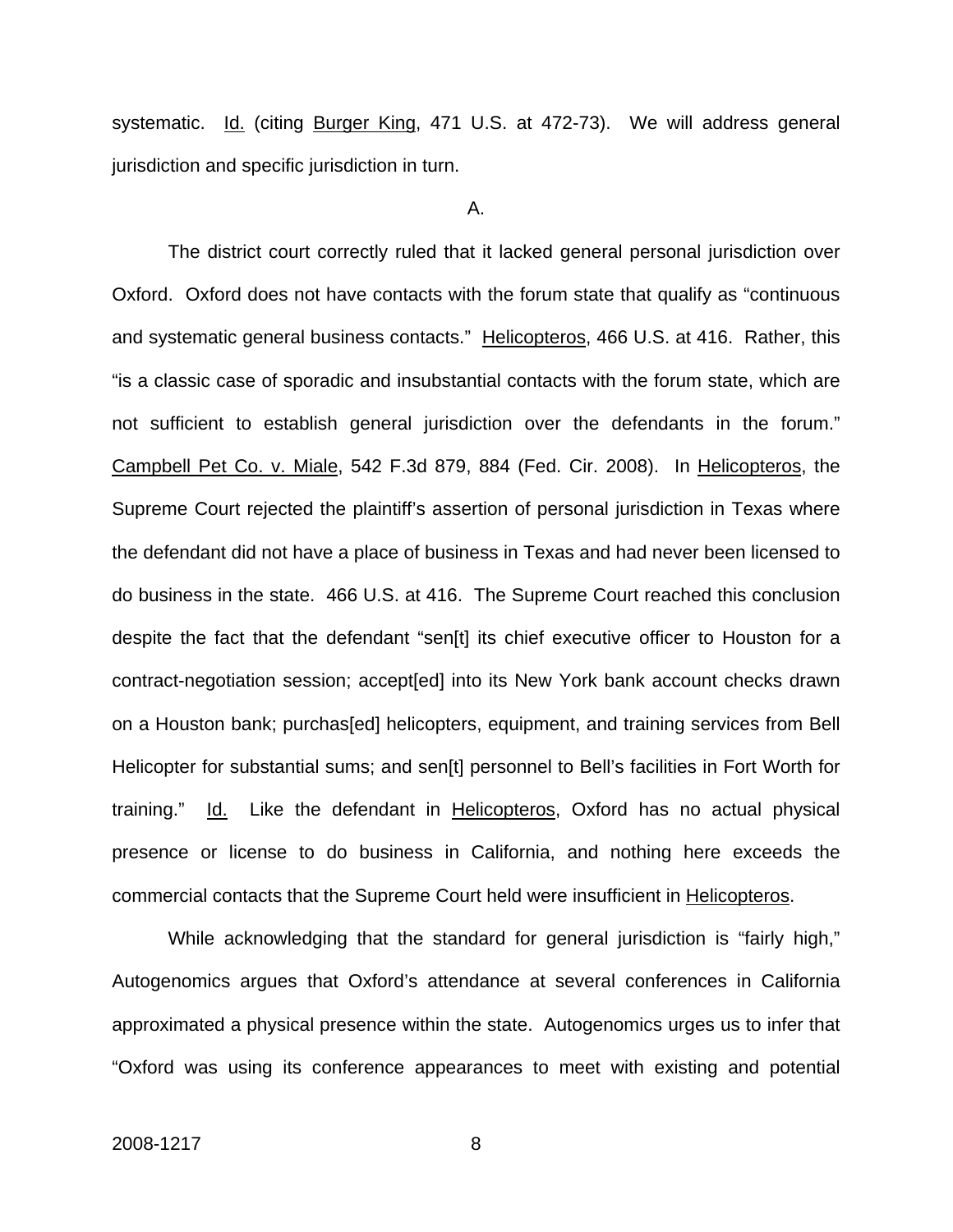customers, just as it would if it had an office." We decline to do so. Although we must resolve factual conflicts in Autogenomics's favor, it is entitled to only those inferences that are reasonable. Pennington Seed, Inc. v. Produce Exch. No. 299, 457 F.3d 1334, 1338 (Fed. Cir. 2006). Although it is reasonable to infer that Oxford meets potential customers at conferences, it is not reasonable to infer that this means that Oxford's conference booths are "mobile offices," and ultimately, four conferences over five years constitute only sporadic and insubstantial contacts. See Campbell Pet, 542 F.3d at 881-82 (holding no general jurisdiction despite defendant's attendance at a conference where she demonstrated her products, offered them for sale, took orders, threatened competitors and harassed her competitor's customers).

Autogenomics also points to the Agilent agreement as evidence of continuous and systematic contacts. We cannot reasonably infer from the Agilent agreement that the agreement will cause Oxford to have significantly more contact with California than the defendant in Helicopteros had with Texas—repeated purchases and visits by personnel over a number of years. See 466 U.S. at 418 (holding that "purchases, even if occurring at regular intervals" and visits by personnel in connection with the purchases were insufficient to establish general personal jurisdiction). All of the contacts alleged by Autogenomics, even in combination, are insufficient evidence of continuous and systematic contacts. See Campbell Pet, 542 F.3d at 883-84 (holding that conference attendance in the forum, a cease-and-desist letter sent into the forum, twelve sales in the forum totaling about \$14,000 in revenue, and a generally accessible website were insufficient to give rise to general jurisdiction). We similarly considered the litany of inferences that Autogenomics insists we should draw from the jurisdictional facts, and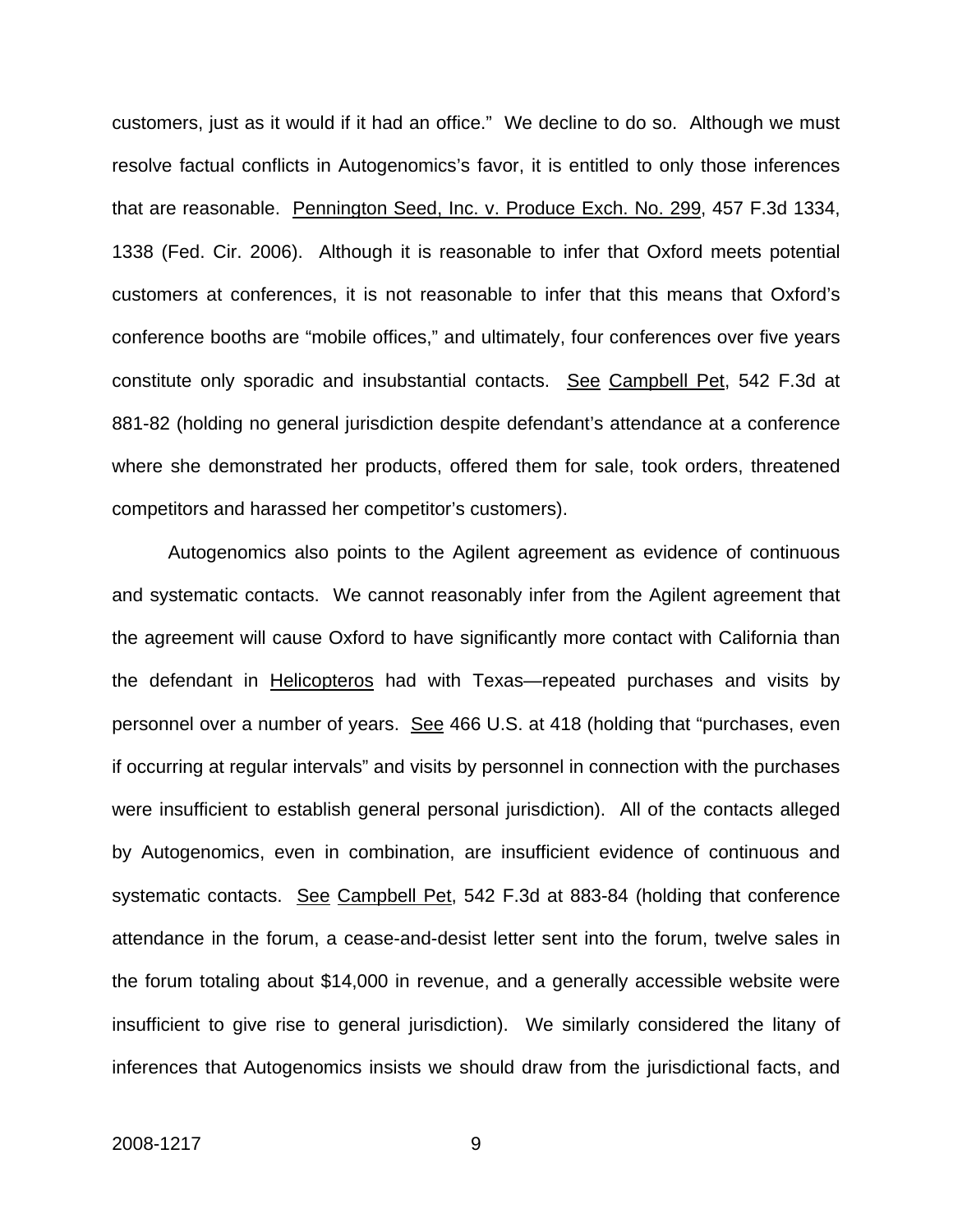likewise conclude that they are either unreasonable or even if reasonable, ultimately insufficient. Thus, we conclude that the district court lacked general personal jurisdiction over Oxford.

B.

 Where a defendant is not subject to general personal jurisdiction in the forum state, a district court may nonetheless exercise specific personal jurisdiction over the defendant subject to a three part test:

(1) the defendant purposefully directed its activities at residents of the forum, (2) the claim arises out of or relates to those activities, and (3) assertion of personal jurisdiction is reasonable and fair. With respect to the last prong, the burden of proof is on the defendant, which must "present a compelling case that the presence of some other considerations would render jurisdiction unreasonable" under the fivefactor test articulated by the Supreme Court in Burger King.

Breckenridge Pharm., Inc. v. Metabolite Labs., Inc., 444 F.3d 1356, 1363 (Fed. Cir.

2006) (quoting Burger King, 471 U.S. at 477). "The first two factors correspond with the 'minimum contacts' prong of the International Shoe analysis, and the third factor corresponds with the 'fair play and substantial justice' prong of the analysis." Inamed, 249 F.3d at 1360 (citing Akro, 45 F.3d at 1545); see also Int'l Shoe Co. v. Wash., 326 U.S. 310, 316 (1945).

 The district court's decision that it lacked specific personal jurisdiction was largely based on Red Wing Shoe, which held that "cease-and-desist letters alone do not suffice to justify personal jurisdiction" in a declaratory judgment action. 148 F.3d at 1361. The district court concluded that the e-mail and in-person negotiations between Oxford and Autogenomics were "clearly analogous to the 'cease-and-desist' communications at issue in the bevy of cases on this subject." Autogenomics, No. SACV 07-846-MRP at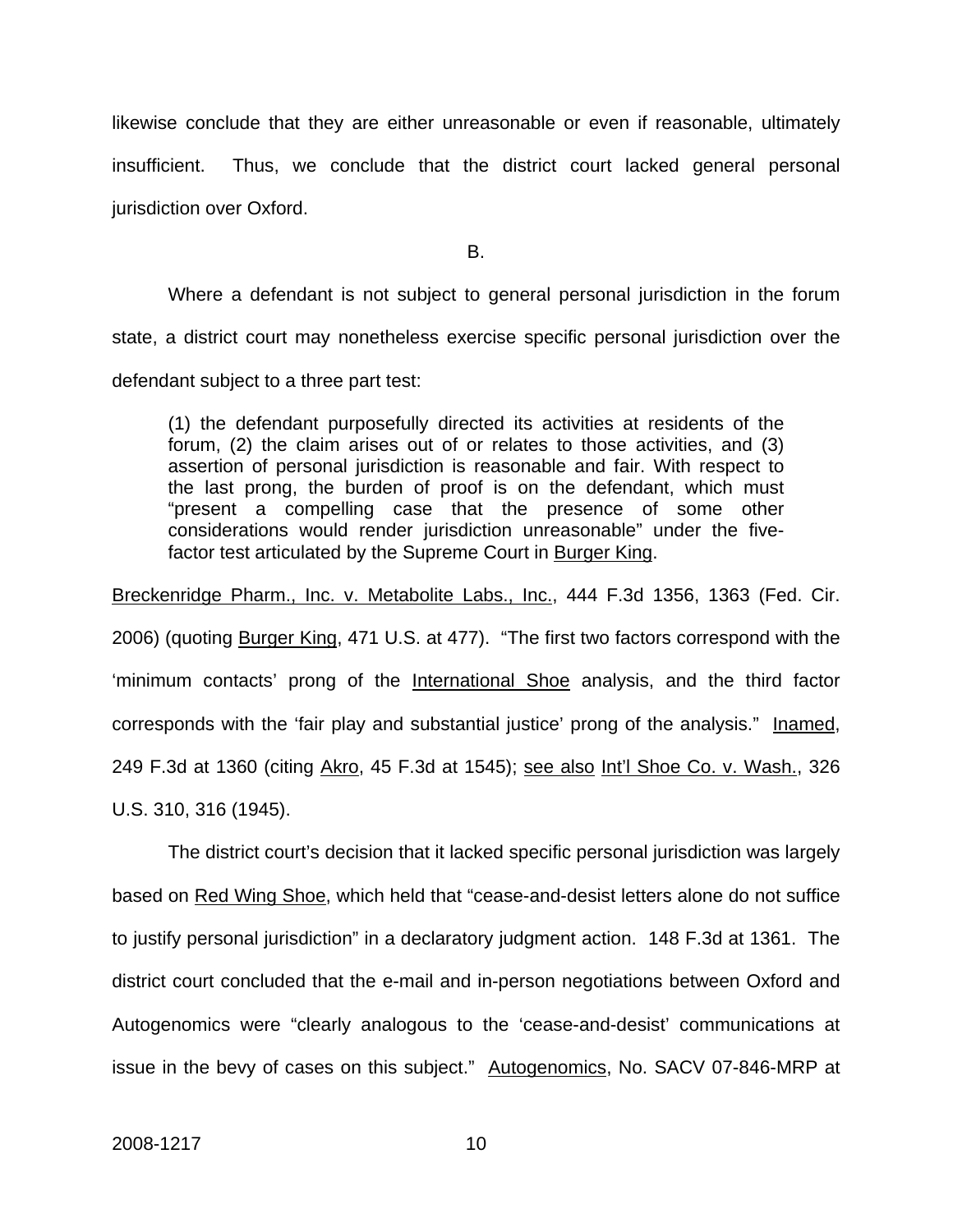12-13. With regard to the other jurisdictional facts asserted by Autogenomics, the court acknowledged that we have held that in combination with cease-and-desist communications, other activities can give rise to specific personal jurisdiction. See e.g., Campbell Pet, 542 F.3d at 885-87 (holding that attempts at "extra-judicial patent enforcement" by harming plaintiff's business activities in forum state is a sufficient additional factor to justify the exercise of personal jurisdiction); Breckenridge, 444 F.3d at 1366-67 (holding that entry into an exclusive license with an entity in the forum state is sufficient extra activity to establish jurisdiction); Genetic Implant, 123 F.3d at 1458 (holding that the forum had jurisdiction over the patentee that "contracted with [an exclusive distributor] to sell [the] patented products in [the forum State]" where the agreement was "analogous to a grant of a patent license"); Viam Corp. v. Iowa Exp.- Imp. Trading Co., 84 F.3d 424, 430 (Fed. Cir. 1996) (holding that personal jurisdiction exists where "according to their own submission to this court, [the defendants] have initiated a suit seeking to enforce the same patent that is the subject of this suit against other parties, unrelated to this action, in the same district court"); Akro, 45 F.3d at 1548- 49 (holding that exclusive licensing of the accused infringer's competitor in the forum state constituted the required "additional activity" beyond sending warning letters). Here, the district court concluded that the other contacts asserted by Autogenomics did not arise from or relate to the declaratory judgment cause of action. Because it viewed these "other activities" as irrelevant to the question of specific personal jurisdiction, the court concluded that it did not have personal jurisdiction over Oxford.

The district court's decision and the principal briefing on appeal occurred before our decision in Avocent. In that case, we endeavored to reconcile our decisions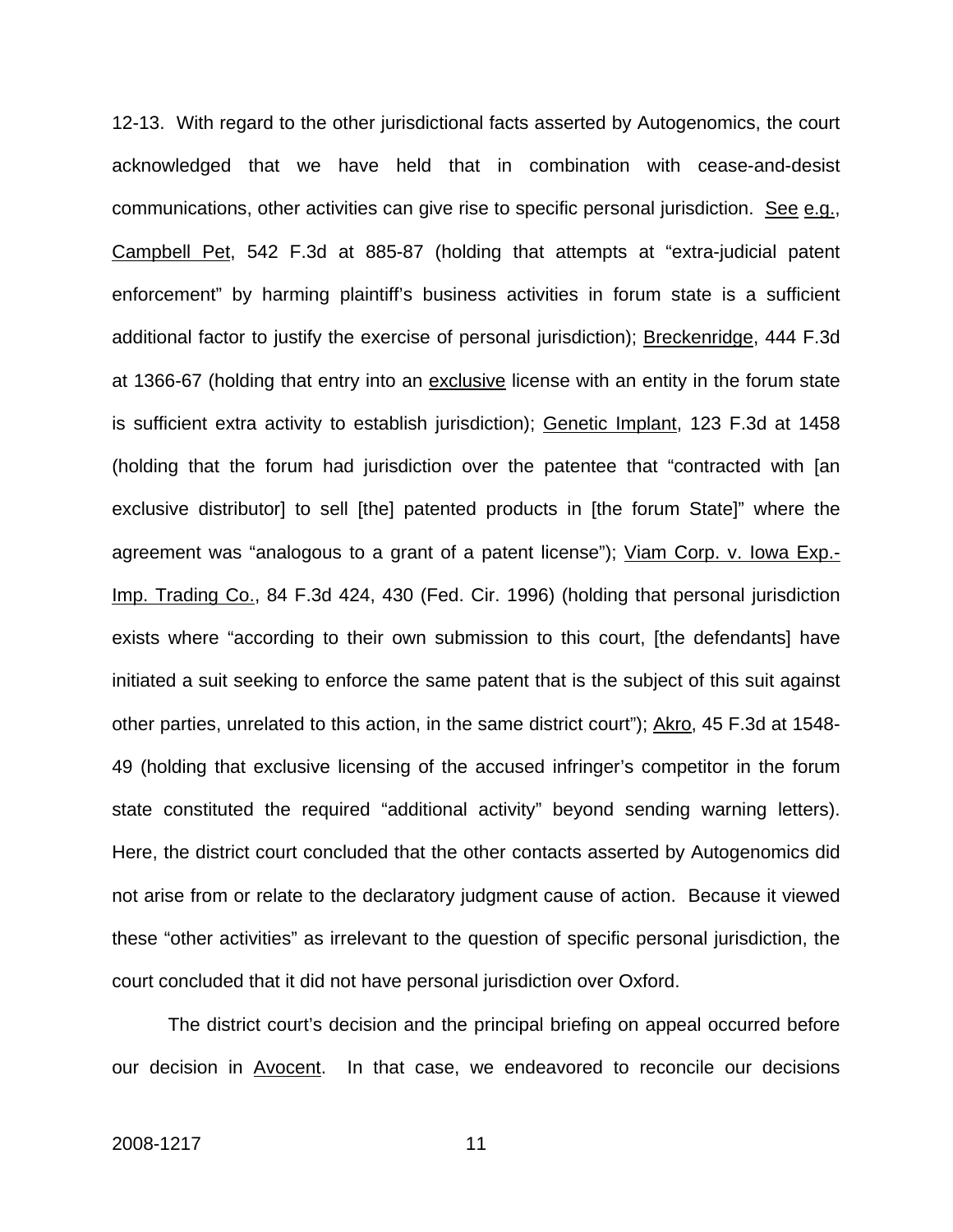regarding personal jurisdiction in declaratory judgment actions, and concluded the

following:

While exclusive licensing agreements and other undertakings that impose enforcement obligations on a patentee or its licensee reflect the kind of "other activities" that support specific personal jurisdiction in a declaratory judgment action, the defendant patentee's own commercialization activity does not. What the patentee makes, uses, offers to sell, sells, or imports is of no real relevance to the enforcement or defense of a patent, because "the federal patent laws do not create any affirmative right to make, use, or sell anything."

Avocent, 552 F.3d at 1335 (quoting Leatherman Tool Group Inc. v. Cooper Indus., Inc.,

131 F.3d 1011, 1015 (Fed. Cir. 1997)). Avocent explained that the contacts material to the specific jurisdiction analysis in a declaratory judgment action are not just any activities related to the patent-at-issue. Rather, the relevant activities are those that the defendant "purposefully directs . . . at the forum which relate in some material way to the enforcement or the defense of the patent."  $Id.$  at 1336. Thus, courts must examine the jurisdictional facts for conduct whereby the patentee "may be said to purposefully avail itself of the forum and to engage in activity that relates to the validity and enforceability of the patent." Id. In Red Wing Shoe, we observed that the logic of this rule does not flow from the fact that the action is for declaratory judgment because indeed, cease-and-desist letters are the very reason for such an action:

In the event a patentee casts its net of cease-and-desist letters too widely and entangles some non-infringing products, a plaintiff may have little recourse other than a declaratory judgment action to disentangle its noninfringing business. In those instances, the cease-and-desist letters are the cause of the entanglement and at least partially give rise to the plaintiff's action. In sum, the mirror-image analysis does not account for the legitimate use of a declaratory judgment action as a disentanglement tool. Thus, it ignores the essential fact that in a declaratory judgment action, the patentee is, after all, the defendant.

148 F.3d at 1360. Rather, we explained that: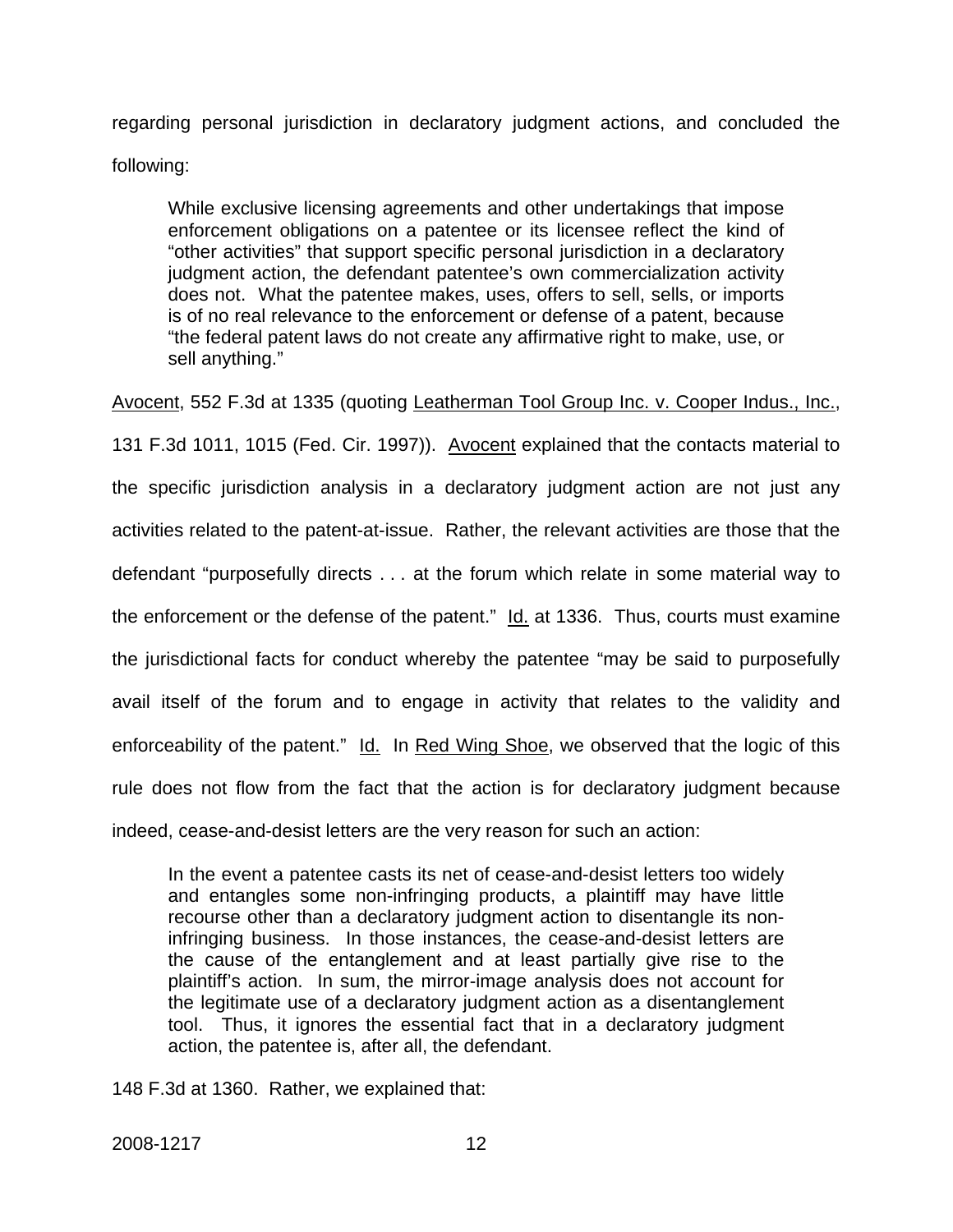Principles of fair play and substantial justice afford a patentee sufficient latitude to inform others of its patent rights without subjecting itself to jurisdiction in a foreign forum. A patentee should not subject itself to personal jurisdiction in a forum solely by informing a party who happens to be located there of suspected infringement. Grounding personal jurisdiction on such contacts alone would not comport with principles of fairness.

#### Id. at 1360-61.

Our holding in Avocent was that only enforcement or defense efforts related to the patent rather than the patentee's own commercialization efforts are to be considered for establishing specific personal jurisdiction in a declaratory judgment action against the patentee. 552 F.3d at 1336.The dissent suggests that this reading of Avocent renders it in conflict with other precedent of this court. The court in Avocent, however, considered and distinguished the very precedent that the dissent cites. 552 F.3d at 1334-35, 1338-39 (discussing Viam, Campbell Pet, and Red Wing Shoe). In Viam, for example, where this court held personal jurisdiction existed, the patentee had sued another infringer in the same court on the same patent—enforcement efforts in the forum. 84 F.3d at 430.In Campbell Pet, where the court held personal jurisdiction existed, the patentee had enlisted a third party to remove the defendant's products from a trade show that was being held in the forum state—enforcement efforts in the forum. 542 F.3d at 886. In Red Wing Shoe, despite the patentee's thirty-four non-exclusive licensees selling the patented product in the forum State, no personal jurisdiction existed because of an absence of enforcement efforts. [1](#page-13-0)48 F.3d at 1359, 1362.<sup>1</sup>

<span id="page-13-0"></span> <sup>1</sup> The dissent also suggests that this decision is inconsistent with our court's recent decision in Synthes (U.S.A.) v. G.M. Dos Reis Jr. Ind. Com. de Equip. Medico, No. 2008-1279, \_\_\_ F.3d \_\_\_, 2009 WL 1025760 (Fed. Cir. Apr. 17, 2009). Synthes was not a declaratory judgment action against the patent holder but rather an infringement suit brought by the patentee against an accused infringer, where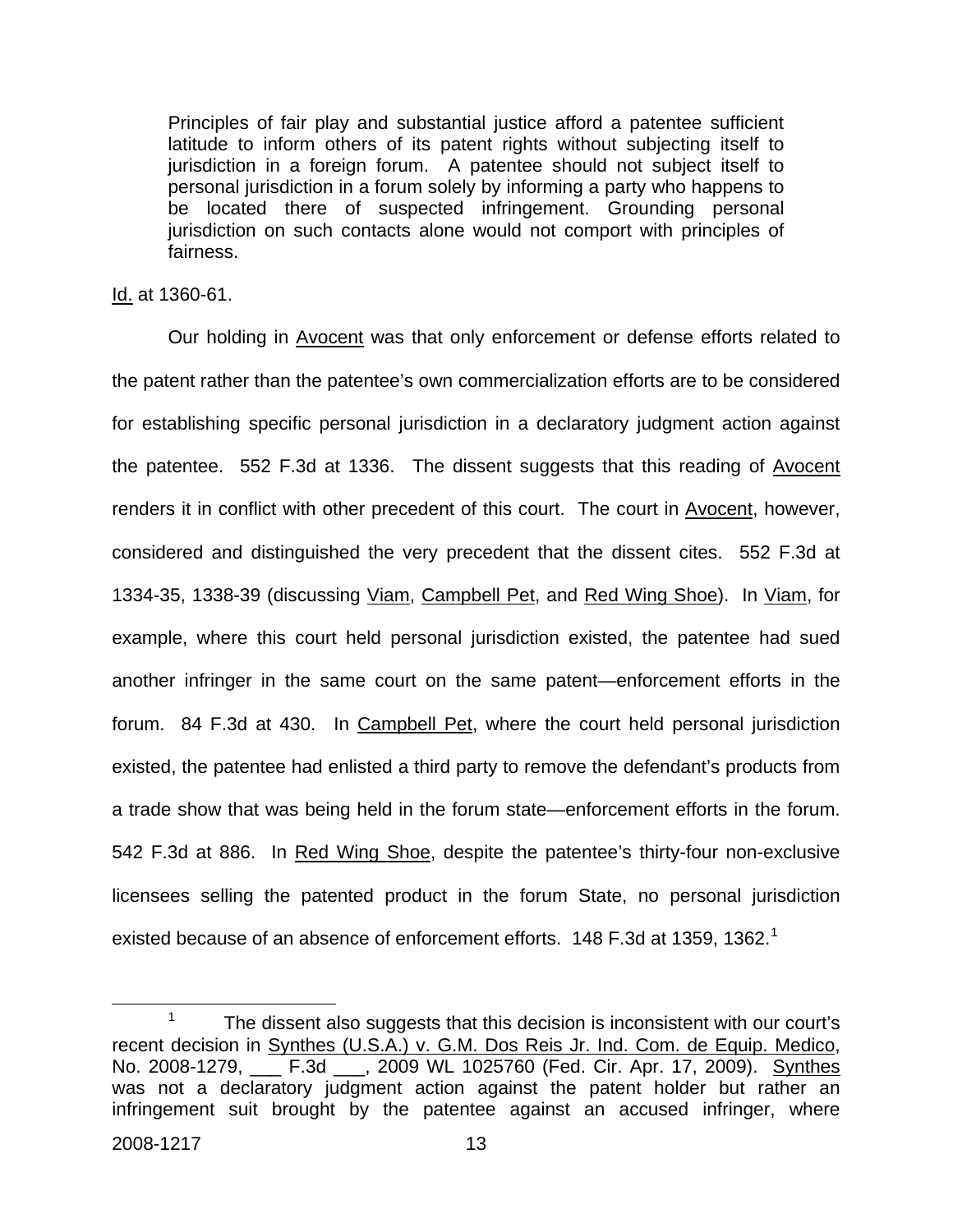Although we too are concerned that foreign patentees like Oxford may engage in significant commercialization and licensing efforts in a state while benefiting from the shelter of the Avocent rule, we are nonetheless bound by Avocent. We note, however, that it is not the case that the 50% of all patentees who are foreign "are always immunized from adjudication" as the dissent suggests. Jurisdiction over foreign patentees like Oxford continues to be available in the United States District Court for the District of Columbia. See 35 U.S.C. § 293.

Because principal briefing had been completed in this case prior to our decision in Avocent, on December 19, 2008, we asked the parties to submit supplemental briefing addressing Avocent. Autogenomics had originally argued that Oxford had nine types of contacts with California. In its supplemental brief, Autogenomics concedes that our "holding in Avocent eliminated seven of those nine types of contacts in the context of a declaratory judgment action." Appellant's Supplemental Br. 2. Autogenomics explained that only two of the alleged types of contacts Oxford had with California were still relevant to the specific jurisdiction inquiry: the Agilent agreement and the licenses. Id. at 2-3.

First, Autogenomics asserts that the Agilent agreement is sufficient to establish jurisdiction over Oxford. We disagree. Although Agilent is a California company, and the agreement was created to pursue the field of microarrays, there is nothing in

1

commercialization-type contacts are highly relevant to personal jurisdiction. By contrast, in Avocent we held that "[w]hat the patentee makes, uses, offers to sell, sells, or imports is of no real relevance to the enforcement or defense of a patent." 552 F.3d at 1335. The dissent may be correct that Red Wing Shoe rested not on this reasoning, but rather on principles of fairness. See 148 F.3d at 1360-61. Regardless of whether Avocent went further than Red Wing Shoe required, it is now clear and binding precedent.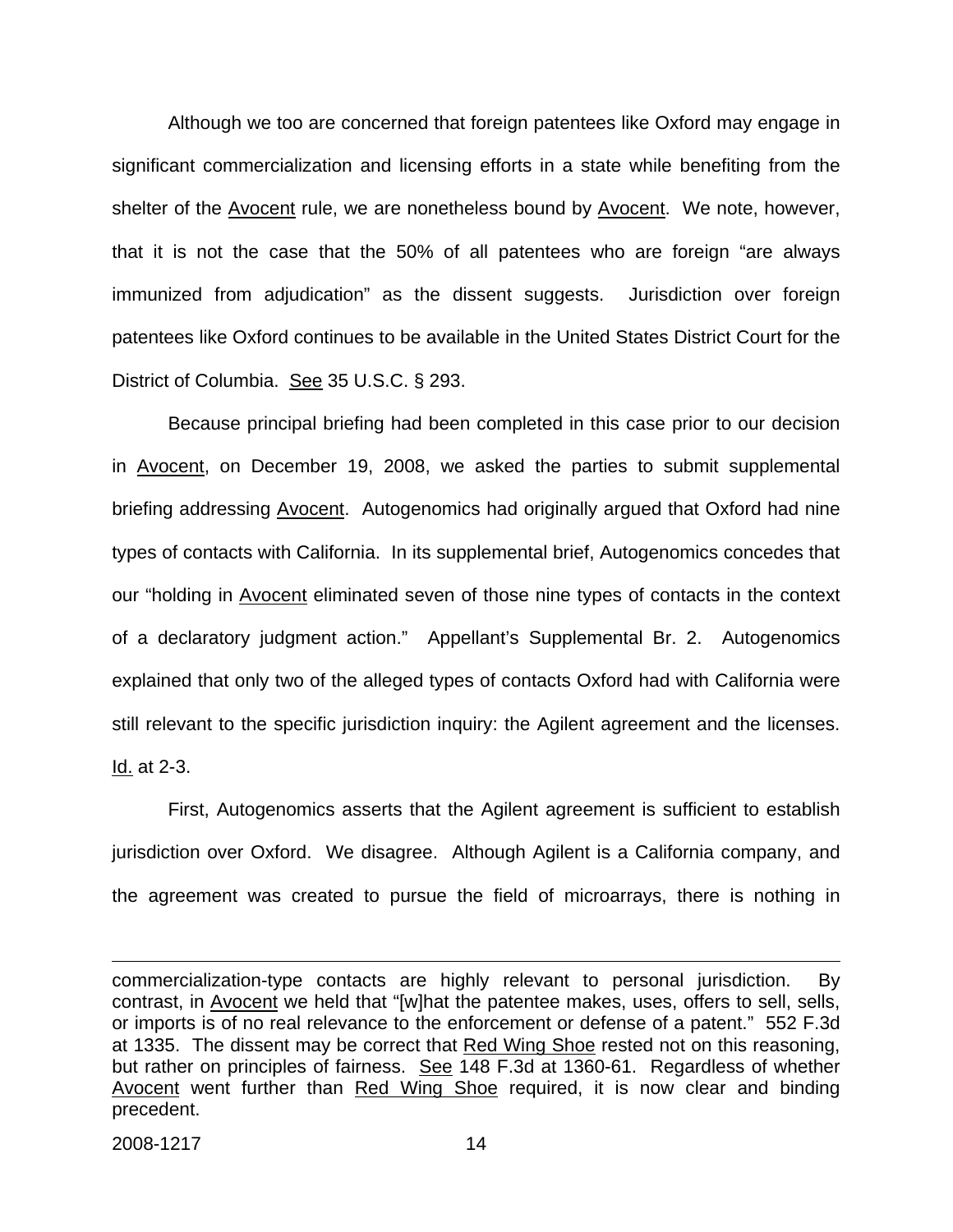evidence, nor would it be a reasonable inference, to suggest that this agreement involves the '270 patent or is "analogous to a grant of a patent license." Genetic Implant, 123 F.3d at 1458.

Second, Autogenomics argues that we should infer that Oxford gave an exclusive license that relates to the '270 patent. As support for this contention, Autogenomics argues that the allegedly exclusive Incyte license means that the following declaration of Oxford's director of licensing and business development is false: "[Oxford] has an open licensing policy for its patented microarray technology, including the technology covered by the '270 patents. All of [Oxford's] licenses are nonexclusive . . . ." Even though the Incyte license "does not relate to the patent-at-issue in our case," Autogenomics argues that because of this apparent inconsistency, we should infer that Oxford is hiding an exclusive license of the '270 patent. We disagree because although the inconsistency greatly weakens the strength of Oxford's declaration, it is nonetheless undisputed that there are numerous non-exclusive licenses of the '270 patent. Because of this, it cannot be a reasonable inference that there is also an exclusive license of the same patent. We therefore conclude that the district court does not have specific personal jurisdiction over Oxford because Autogenomics has failed to allege sufficient activities "relat[ing] to the validity and enforceability of the patent" in addition to the cease-and-desist communications. Avocent, 552 F.3d at 1336.

II.

 Autogenomics also appeals the district court's denial of jurisdictional discovery. We review the district court's denial of discovery, an issue not unique to patent law, for abuse of discretion, applying the law of the regional circuit. Diego, Inc. v. Audible, Inc.,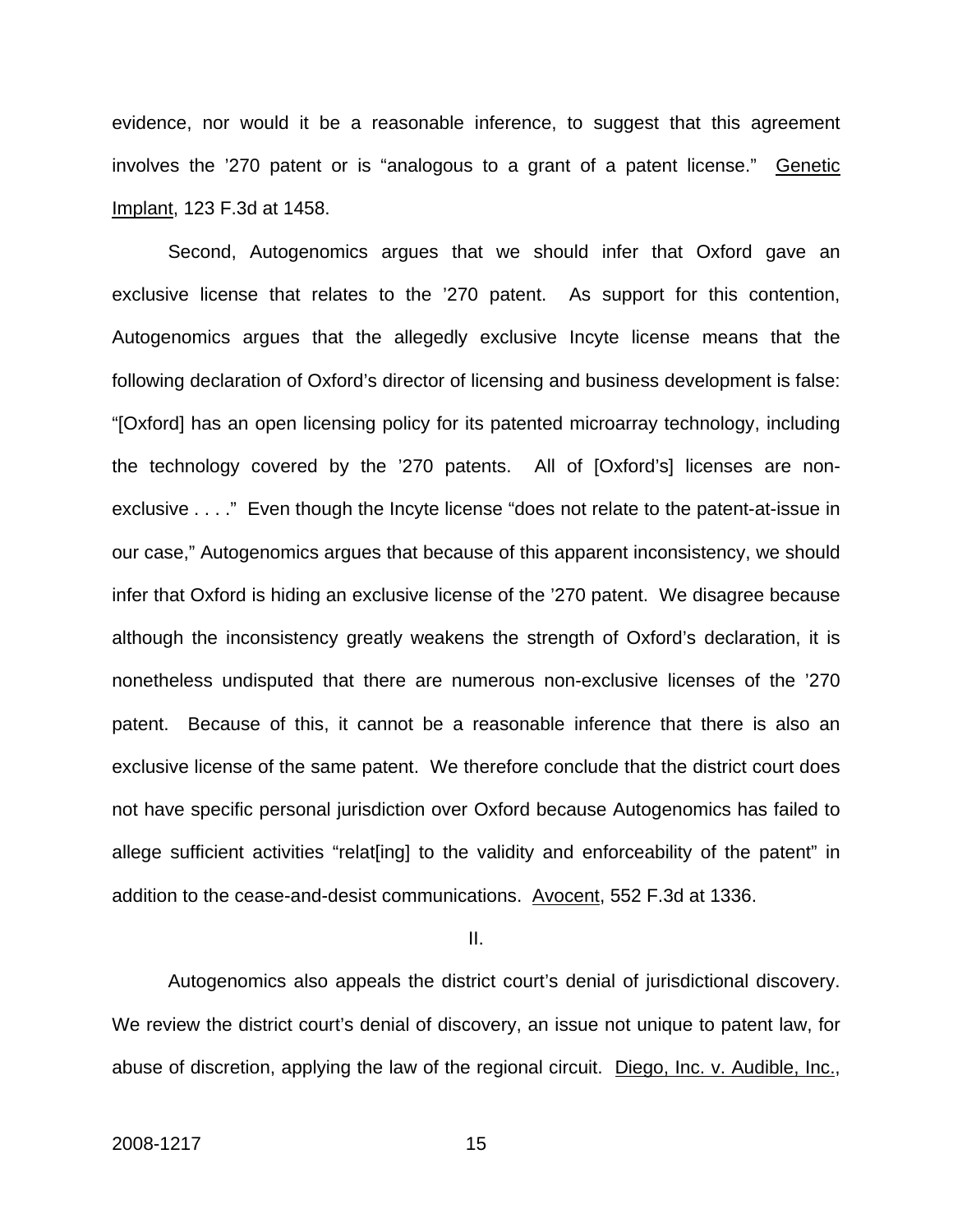505 F.3d 1362, 1370 (Fed. Cir. 2007) (citing Qualls v. Blue Cross, Inc., 22 F.3d 839, 844 (9th Cir. 1994)); see also Pebble Beach Co. v. Caddy, 453 F.3d 1151, 1154 (9th Cir. 2006) ("We review a district court's decision to grant or deny discovery on jurisdictional facts for abuse of discretion."). "A reviewing court will not disturb a denial of additional discovery unless there is 'the clearest showing' that the denial will result in 'actual and substantial prejudice to the complaining litigant' (e.g., 'a reasonable probability that the outcome would have been different had discovery been allowed')." Diego, 505 F.3d at 1370 (quoting Laub v. U.S. Dep't of Interior, 342 F.3d 1080, 1093 (9th Cir. 2003)).

 In this case, there is no denial of a motion for jurisdictional discovery for us to review because there was no formal motion for jurisdictional discovery. According to an uncontroverted declaration by counsel for Oxford, on November 26, 2007, counsel for Oxford contacted counsel for Autogenomics to warn him of the pending motion to dismiss for lack of personal jurisdiction. After discussing arguments relating to jurisdiction, counsel for Autogenomics raised the possibility of jurisdictional discovery, and asked for the contact information of relevant people at Oxford. Counsel for Oxford identified two people and indicated that he was willing to discuss the issue further, even after Oxford filed its motion to dismiss. Counsel for Autogenomics said that he would call back within a few days, but he did not. Oxford filed its motion to dismiss on November 27, 2007.

 In its opposition to Oxford's motion to dismiss, filed December 21, 2007, Autogenomics stated, without elaboration, that "[i]n the event that the Court is not completely convinced of jurisdiction, Autogenomics hereby requests that the Court grant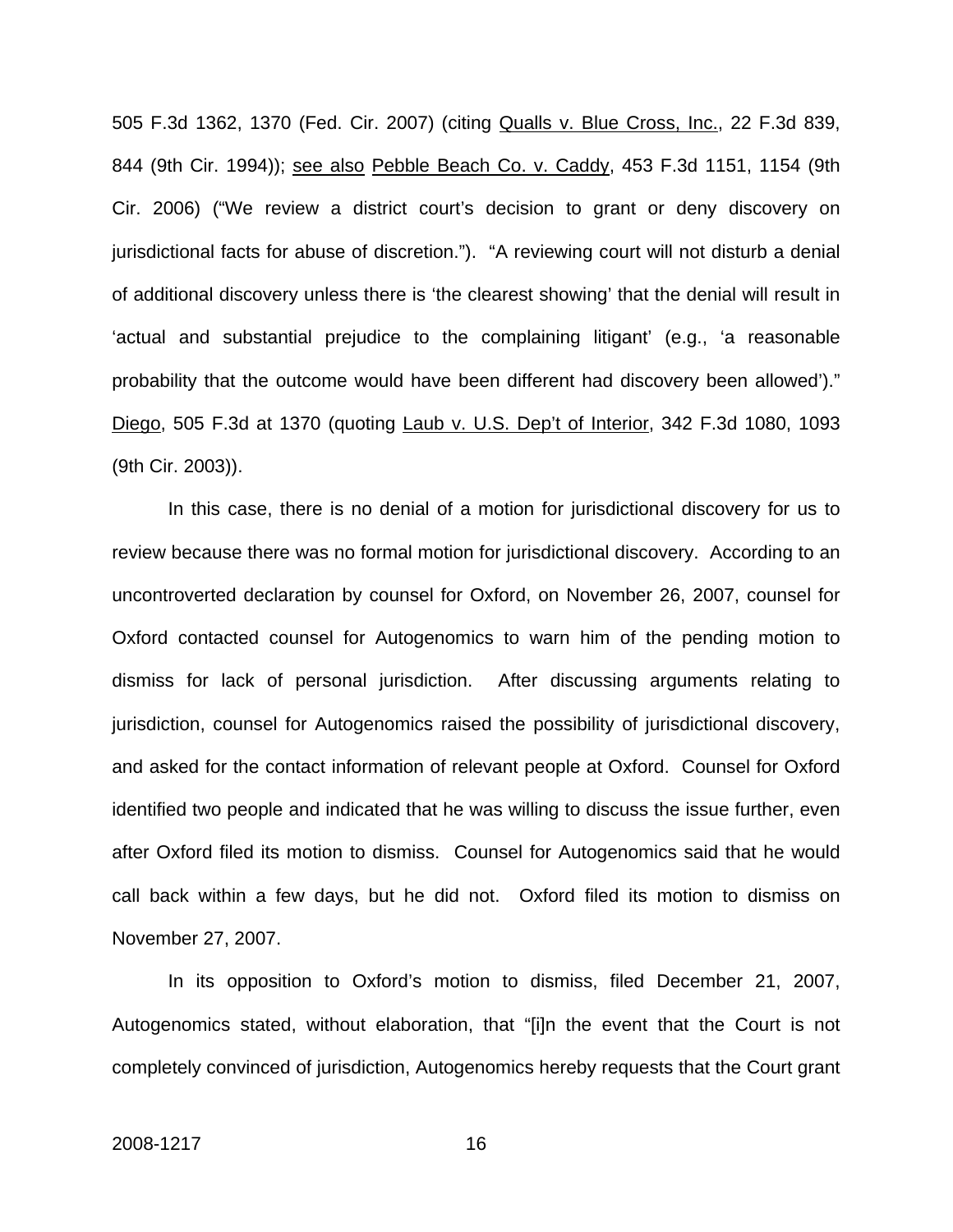limited discovery." On December 28, 2007, the district court attempted to contact counsel for Autogenomics to advise him of how to properly request jurisdictional discovery. On January 2, 2008, counsel for Autogenomics returned the court's telephone call, leaving a message for the clerk. At the hearing for the motion to dismiss on January 14, 2008, Autogenomics reiterated its request for jurisdictional discovery. The district court noted that it never received the required formal motion. In its January 17, 2008 ruling, the court refused to grant jurisdictional discovery. The court found that the suggestions at oral argument and in the opposition brief were insufficient, and regardless, that Autogenomics had "not shown, with any degree of specificity, that discovery would 'demonstrate facts sufficient to constitute a basis for jurisdiction.'" Autogenomics, No. SACV 07-846-MRP at 17 n.3 (quoting Wells Fargo & Co. v. Wells Fargo Express Co., 556 F.2d 406, 430 n.24 (9th Cir. 1977)).

The district court did not abuse its discretion by denying jurisdictional discovery. As an initial matter, the district court is correct that under Ninth Circuit law, it is not necessarily an abuse of discretion to reject a request for jurisdictional discovery because no formal motion was made. Sopcak v. N. Mountain Helicopter Serv., 52 F.3d 817, 819 (9th Cir. 1995) (holding that district court did not abuse its discretion by denying discovery where "rather than moving for extension of time to oppose the dismissal motion, the Appellants filed an opposition which stated in part: '[h]owever, if the court believes that there is not sufficient evidence to support plaintiffs' jurisdictional allegation, plaintiffs respectfully request an opportunity to conduct discovery'"). Autogenomics attempts to distinguish Sopcak by arguing that it did not become aware that jurisdictional discovery would be necessary until "days before filing its opposition."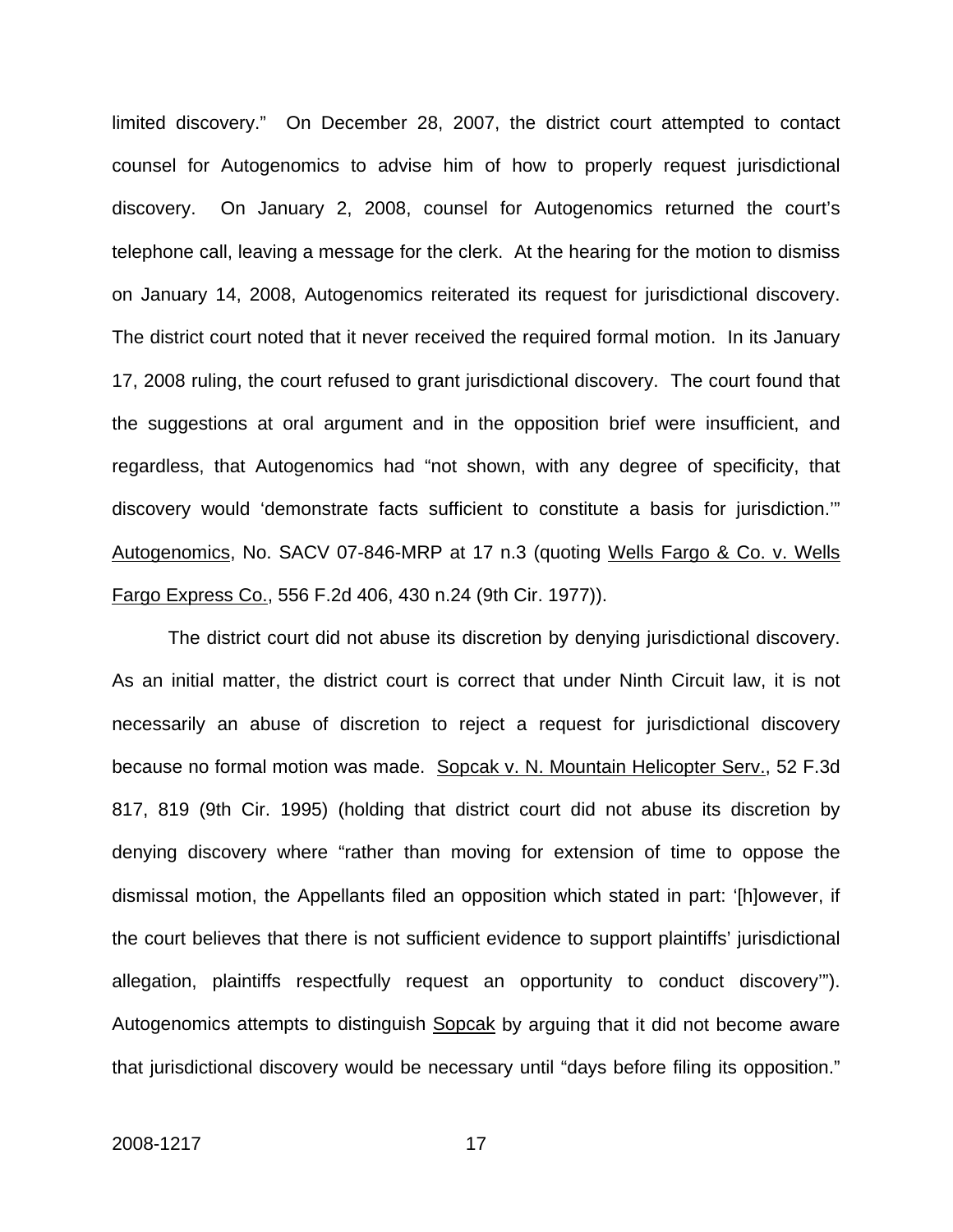It is undisputed, however, that Autogenomics considered and discussed jurisdictional discovery issues with opposing counsel before Oxford filed its motion to dismiss. Moreover, by proactively contacting counsel for Autogenomics, the judge expressed a willingness to consider a formal motion even after Autogenomics made its unsupported request in its opposition brief. And of course, Autogenomics could have moved for an extension of time as the Ninth Circuit suggested in Sopcak. Autogenomics "can not now complain that the court erred by not allowing them to conduct eleventh-hour discovery upon an adverse ruling."  $Id.<sup>2</sup>$  $Id.<sup>2</sup>$  $Id.<sup>2</sup>$ 

Furthermore, as the district court noted, "[a]n appellate court will not interfere with the trial court's refusal to grant discovery except upon the clearest showing that the dismissal resulted in actual and substantial prejudice to the litigant; such a refusal is not an abuse of discretion when it is clear that further discovery would not demonstrate

<span id="page-18-0"></span> $\frac{1}{2}$  Autogenomics relies on Commissariat a l'Energie Atomique v. Chi Mei Optoelectronics Corp., 395 F.3d 1315, 1323 (Fed. Cir. 2005), which applied Third Circuit law to hold that "plaintiffs did not waive their right to discovery, but preserved the issue by, [a] initially requesting discovery in their opposition to the motion to dismiss, [b] a request that was reiterated during oral argument, and [c] reasserted . . . in greater detail in their motion for reconsideration." This rule, regardless of its merits, cannot overrule the Ninth Circuit's law here. Even if this rule were applicable, Autogenomics failed at any point, much less in a motion for reconsideration, to provide the district court "greater detail," much less any detailed reasons at all for seeking discovery.

Furthermore, although we held in Commissariat that "[i]n determining the relevance of a request for jurisdictional discovery, we apply Federal Circuit law," that is not our task here. 395 F.3d at 1323. Rather, we are making a threshold decision of whether the denial of discovery was an abuse of discretion where the plaintiff failed to make a formal motion and failed to articulate any reasons for why discovery was necessary. See id. at 1322 ("On procedural issues such as the timeliness of discovery requests, we are guided by the law of the regional circuit in which the district court sits."). This is a question controlled by Ninth Circuit law. Indeed, we cannot evaluate the "relevance" of Autogenomics's request because it provided the district court with no reasons for its request or particular areas to which discovery would be directed. In Commissariat, by contrast, the plaintiff "clearly made a sufficient threshold showing to merit jurisdictional discovery." Id. at 1323. Autogenomics made no such showing.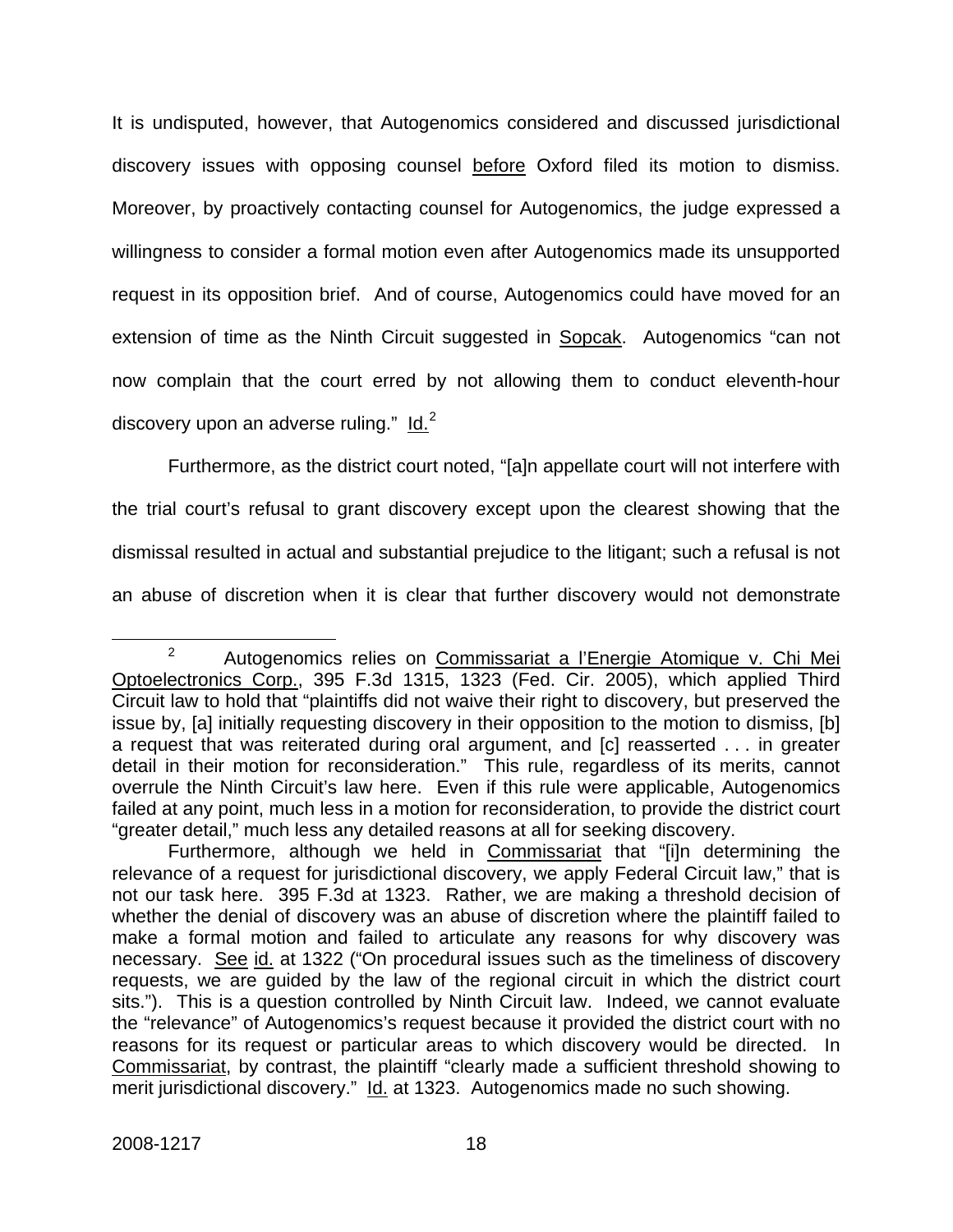facts sufficient to constitute a basis for jurisdiction." Wells Fargo, 556 F.2d at 430 n.24; see also Laub, 342 F.3d at 1093 ("Prejudice is established if there is a reasonable probability that the outcome would have been different had discovery been allowed."). Autogenomics did not make, either in its opposition brief or at the motion hearing, a showing that further discovery would elucidate the facts necessary to prove that the court had personal jurisdiction. Such a showing is especially important where, as here, the defendant enters declarations into evidence specifically denying certain jurisdictional allegations. Teracom v. Valley Nat'l Bank, 49 F.3d 555, 562 (9th Cir. 1995) ("[W]here a plaintiff's claim of personal jurisdiction appears to be both attenuated and based on bare allegations in the face of specific denials made by defendants, the Court need not permit even limited discovery . . . ."). Only now, on appeal, does Autogenomics explain how discovery could help establish the court's jurisdiction. We need not evaluate the merits of these arguments because they were never made to the district court, and thus do not have any bearing on our review of the district court's decision for abuse of discretion. Nor do we agree with Autogenomics that the arguments are so "obvious" that the court should have reached them as reasonable inferences in view of the jurisdictional facts it had before it. Therefore, we conclude that the district court acted within its discretion by denying Autogenomics's request for jurisdictional discovery.

#### **CONCLUSION**

The district court possessed neither general nor specific personal jurisdiction over Oxford, and the court did not abuse its discretion by denying Autogenomics's request for jurisdictional discovery. The judgment below is

#### AFFIRMED.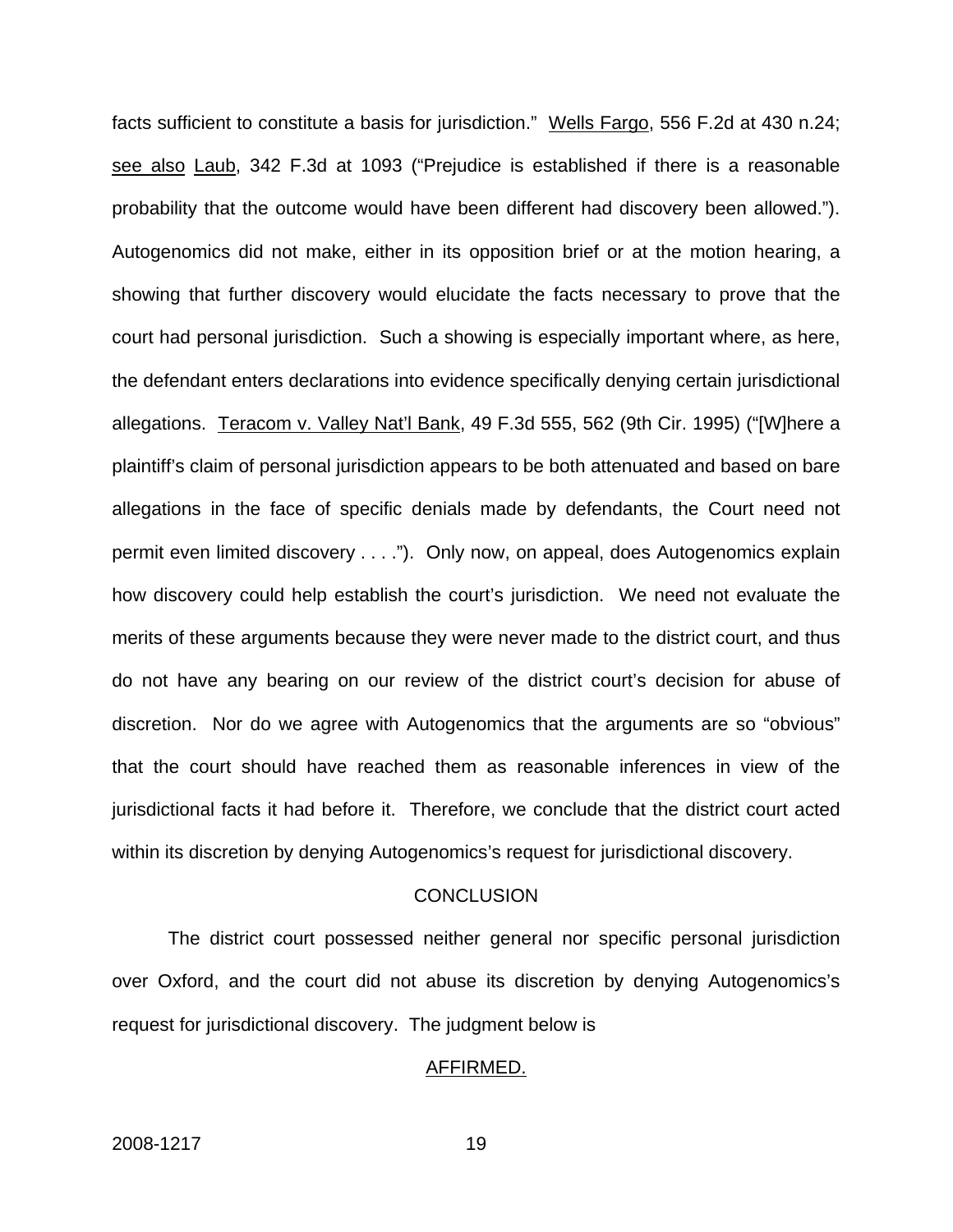# **United States Court of Appeals for the Federal Circuit**

2008-1217

### AUTOGENOMICS, INC.,

Plaintiff-Appellant,

v.

### OXFORD GENE TECHNOLOGY LIMITED,

Defendant-Appellee.

Appeal from the United States District Court for the Central District of California in Case No. 07-CV-846, Senior Judge Mariana R. Pfaelzer.

### [NEWMAN,](http://www.westlaw.com/Find/Default.wl?rs=dfa1.0&vr=2.0&DB=PROFILER-WLD&DocName=0245882601&FindType=h) Circuit Judge, dissenting.

The Federal Circuit again restricts United States parties from access to our courts when a United States patent is owned by a foreign entity. The court rules that the foreign patent owner is not subject to suit in California despite its commercial presence in California including the grant of at least ten patent licenses to companies in California; despite a manufacturing venture of the patent owner with a California-based company to produce and sell microarrays designed by the patent owner; despite participation by the patent owner with respect to the patented technology in trade shows and scientific meetings in California; and despite the patent owner's threats of infringement against Autogenomics, a California company whose accused activities are conducted in California. On the entirety of these contacts, jurisdiction of this declaratory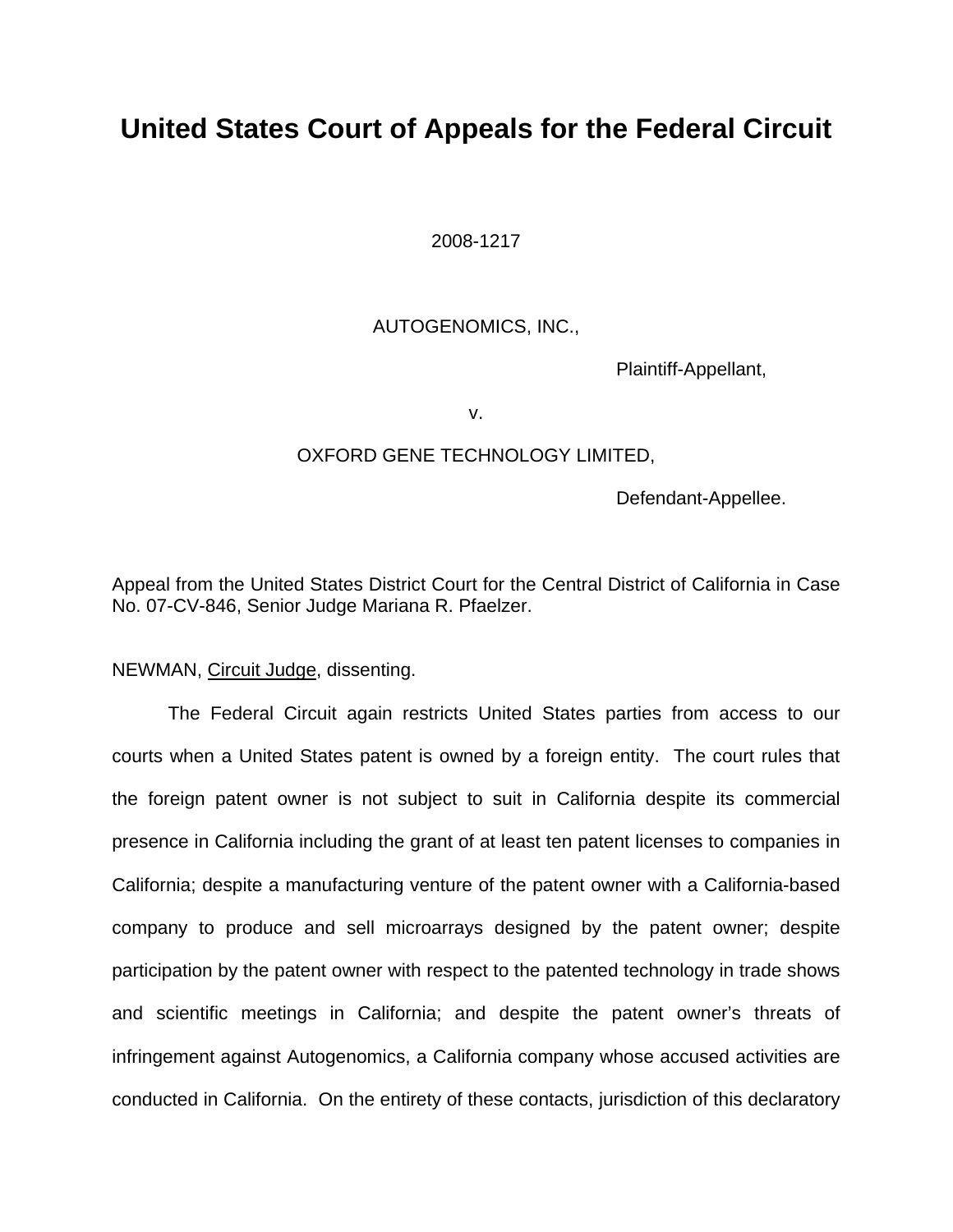judgment action was proper in the Central District of California. From my colleagues' contrary ruling, I respectfully dissent.

#### **DISCUSSION**

It is not disputed that there is a "case of actual controversy" in accordance with the Declaratory Judgment Act, 28 U.S.C. §2201(a), between the patent owner Oxford Gene Technology Inc., a British company, and the plaintiff Autogenomics. The only question is whether the requirements of personal jurisdiction have been met in California, the resident forum of Autogenomics, recognizing that Oxford is not registered to do business in any of the United States.

Where a foreign defendant has not consented to suit in a forum, the inquiry into personal jurisdiction turns on a trio of criteria, generally designated as purposeful availment, relatedness, and reasonableness. Burger King Corp. v. Rudzewicz, 471 U.S. 462, 472-77 (1985); Akro Corp. v. Luker, 45 F.3d 1541, 1545 (Fed. Cir. 1995). First, the defendant must have purposefully availed itself of the forum by conducting activities in the forum. Second, the plaintiff's claim must arise from or be related to the defendant's activities in the forum. And third, the court's exercise of personal jurisdiction must comport with the principles of due process and fairness.

Autogenomics readily made a prima facie showing as to these criteria, for Oxford owns several United States patents, including the patent that is the subject of this declaratory action, and is exercising its United States patent rights through approximately ten licensees in California. Autogenomics states that Oxford has entered into a manufacturing venture with the California company Agilent, whereby Agilent serves as a California-based supplier of microarrays designed by Oxford. Oxford's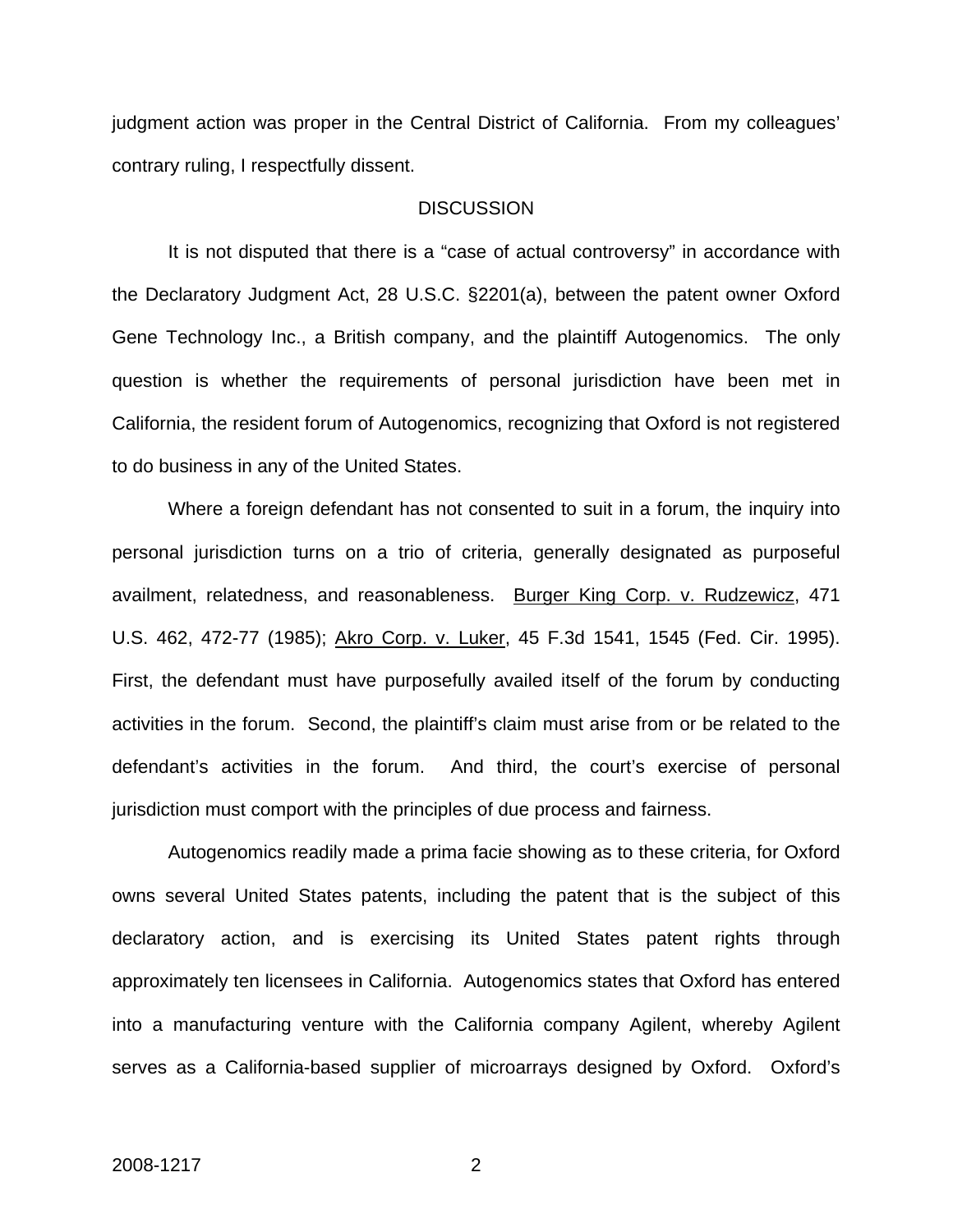employees have personally exhibited the Oxford technology at trade shows in California and publicized the availability of licenses for Oxford's United States patents. The record shows sale of Oxford microarray products to at least one customer in California. Oxford employees traveled to California and negotiated with Autogenomics in that forum. In addition, California is the primary site of Autogenomics' business, the forum in which the accused infringing activities are conducted, and in which Oxford's threatened enforcement of its patent would occur. Many of Oxford's contacts with California relate directly to the '270 patent, the subject of this lawsuit.

The reasonableness inquiry applies to both defendant and plaintiff, invoking "notions of fair play and substantial justice," Akro, 45 F.3d at 1546, as measured by factors such as those discussed in Burger King:

[C]ourts in appropriate cases may evaluate the burden on the defendant, the forum State's interest in adjudicating the dispute, the plaintiff's interest in obtaining convenient and effective relief, the interstate judicial system's interest in obtaining the most efficient resolution of controversies, and the shared interest of the several States in furthering fundamental substantive social policies.

471 U.S. at 477 (quoting World-Wide Volkswagen Corp. v. Woodson, 444 U.S. 286, 292

(1980)) (quotation marks omitted). Considerations of reasonableness give effect to the equitable authority of courts to provide access to adjudication when such is warranted, while protecting both sides from unfair burdens. Considerations of fairness and justice are central to the due process analysis, the Court observing that "[t]hese considerations sometimes serve to establish the reasonableness of jurisdiction upon a lesser showing of minimum contacts than would otherwise be required." Burger King, 471 U.S. at 477 (citing Keeton v. Hustler Magazine, Inc., 465 U.S. 770, 780 (1984); Calder v. Jones, 465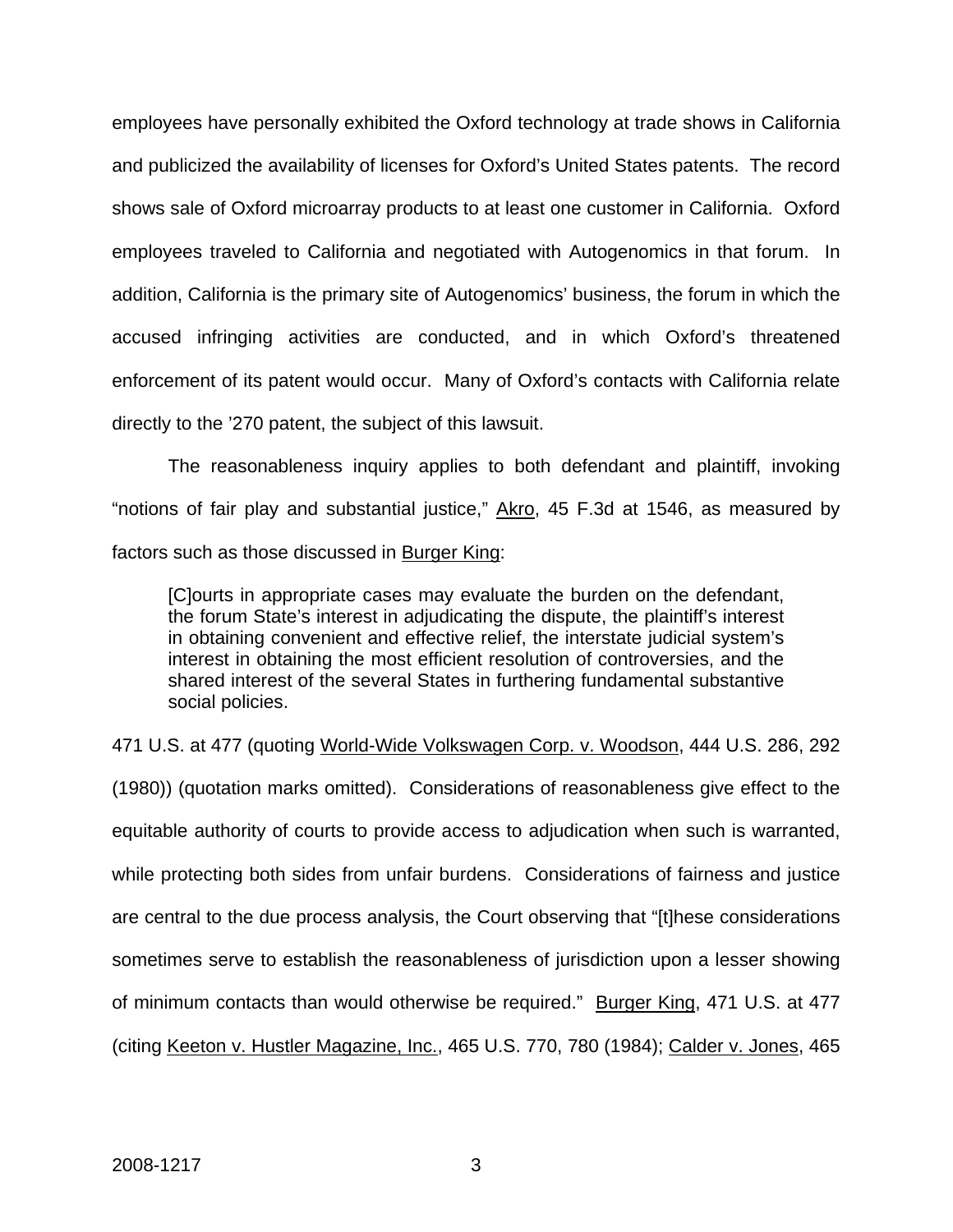U.S. 783, 788-89 (1984); McGee v. International Life Ins. Co., 355 U.S. 220, 223-24 (1957)).

Autogenomics brought this declaratory judgment action in the forum of its corporate residence and principal place of business, the location of the activities that Oxford says infringe its United States patents. The compulsory counterclaim of infringement would center on activities in the Central District of California. No other forum has been asserted by Oxford to be more convenient; indeed, the entire relationship between Oxford and Autogenomics has been in the California forum, which is a primary locus of the biotechnology industry in which both parties are engaged. All of these factors are relevant to the inquiry of whether "the quality and nature of the activity in relation to the fair and orderly administration of the laws" is sufficient for a forum to exercise jurisdiction. International Shoe Co. v. Washington, 326 U.S. 310, 319 (1945).

Personal jurisdiction of owners of United States patents has been recognized in circumstances no closer to the forum than those here. In Campbell Pet Co. v. Miale, 542 F.3d 879 (Fed. Cir. 2008), this court held that the patentee, a corporation having a California residence, was nonetheless subject to personal jurisdiction in the state of Washington, upon having attended a trade show in Washington and complained about the plaintiff's display, then writing to the plaintiff in Washington, charging infringement. Id. at 886. In Viam Corp. v. Iowa Export-Import Trading Co.*,* 84 F.3d 424 (Fed. Cir. 1996), this court held that the Central District of California had personal jurisdiction of the Italian corporation SPAL, which owned a United States patent. SPAL had no United States residence, although it had an exclusive distributor resident in Iowa, and its only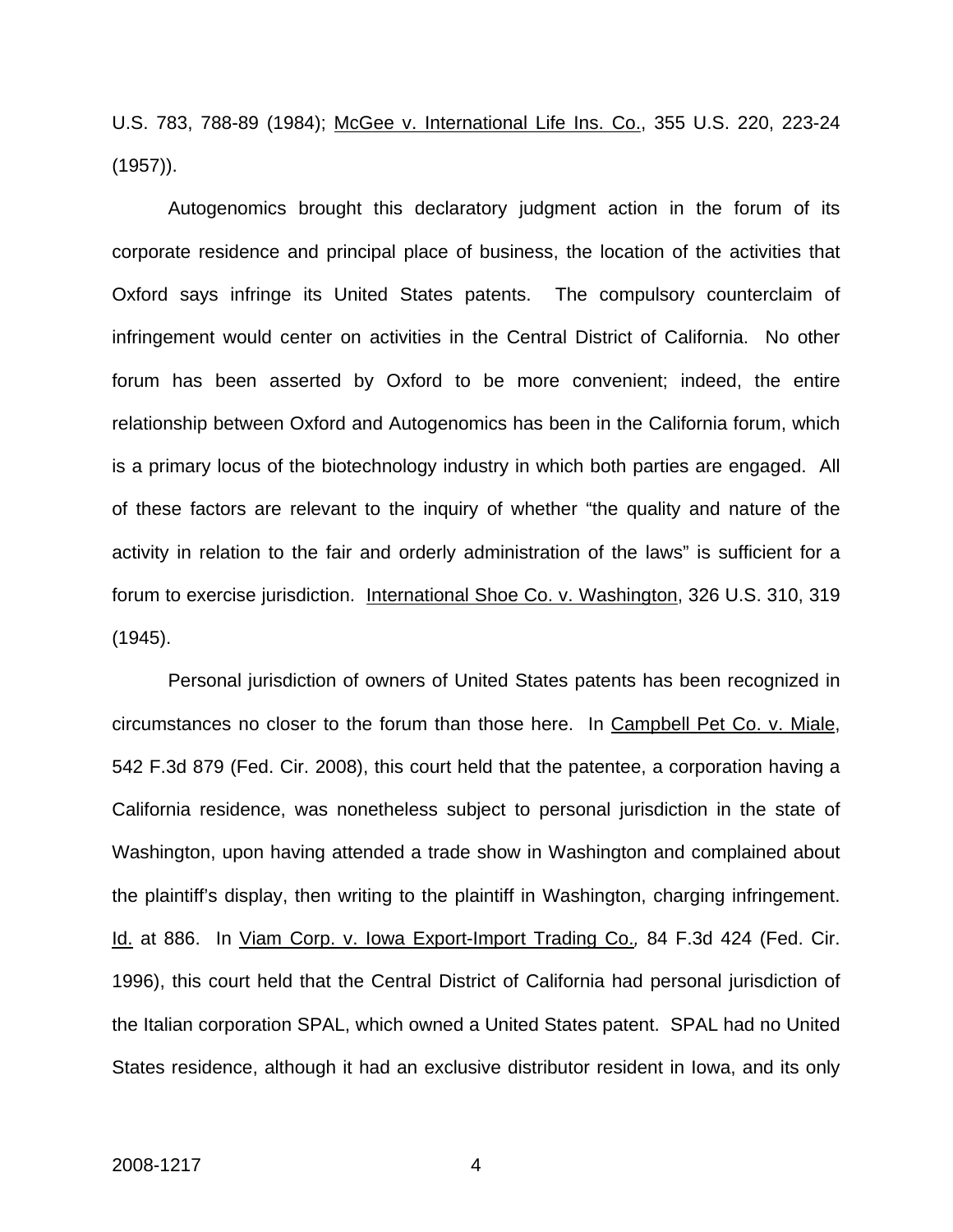activity involving California was the importation and sale of the patented goods in California by its distributor; but this court held: "There is sufficient connection between [the non-resident patent owner's and its distributor's] activity and the litigation to satisfy [the minimum contacts] prong of the International Shoe Due Process test." Id. at 429. This court determined that the foreign patentee "ha[d] 'purposefully availed himself of the privilege of conducting activities within the forum state, thus invoking the benefits and protections of its laws.'" Id. at 428 (quoting Hanson v. Denckla, 357 U.S. 235, 253 (1958)). The court also observed that "allowing the forum to exercise jurisdiction cannot be said to be unfair." Id. at 430.

The comparison with Viam is informative, for both Oxford and SPAL are foreign owners of United States patents who do business in the forum without themselves residing in the forum. In Oxford's case its patented inventions are placed in United States commerce through manufacture by United States licensees, providing a more direct connection with United States commerce than the importation of products manufactured offshore. Oxford's contacts with the California forum are not "random, fortuitous, or attenuated," Burger King, 471 U.S. at 475 (internal quotation marks omitted), but are the normal course of Oxford's business of exploiting and profiting from its United States patents.

Today's ruling is also incompatible with this court's recent decision in Synthes (U.S.A.) v. G.M. Dos Reis Jr. Ind. Com. de Equip. Medico, No. 2008-1279, \_\_ F.3d \_\_, 2009 WL 1025760 (Fed. Cir. April 17, 2009). Synthes involved a patent infringement suit filed by a United States plaintiff against a Brazilian entity whose products were offered for sale at trade shows in the United States, although no actual sales of the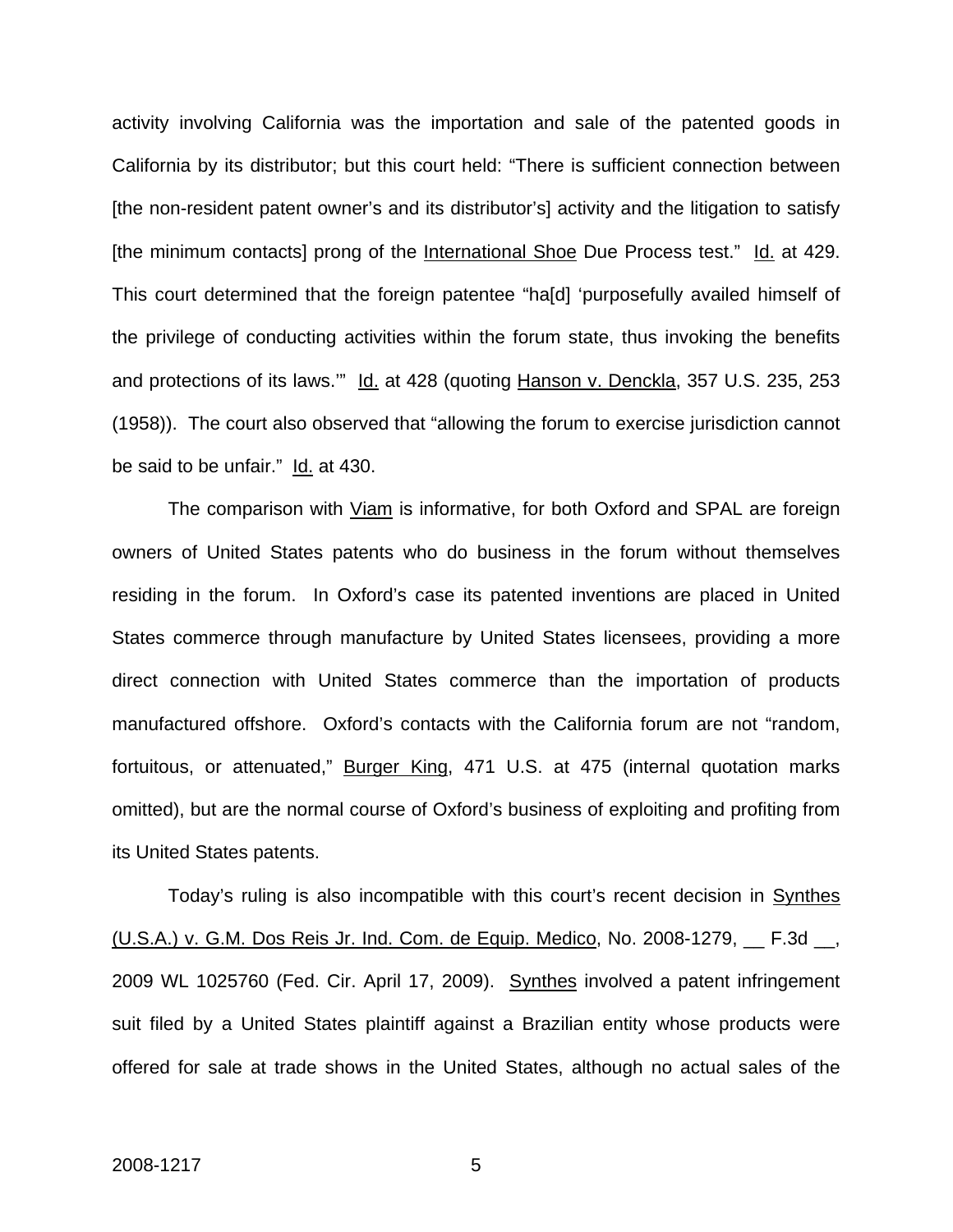allegedly infringing products were made in the United States. The Brazilian company had no office or subsidiary or licensee in the United States, although it purchased United States products for use or resale in Brazil. This court applied Federal Rule of Civil Procedure  $4(k)(2)$ ,<sup>[1](#page-25-0)</sup> the "federal long-arm statute," and held that the entire United States is an available forum. 2009 WL 1025760 at \*9. The court considered the entirety of the contacts, and found them sufficient to establish specific personal jurisdiction over the Brazilian defendant. Id. at \*10-\*13. The court stressed that the Brazilian company's attendance at trade shows in the United States included display of an allegedly infringing product. Id. at \*10. My colleagues assert that Synthes is not relevant merely because the foreign party was the accused infringer, rather than the patentee. See maj. op. at 13 n.1. But this court has previously recognized that this is not a valid means of distinguishing cases, for Viam relied on the stream of commerce to establish personal jurisdiction, see Beverly Hills Fan Co. v. Royal Sovereign Corp., 21 F.3d 1558, 1566 (Fed. Cir. 1994), although the foreign defendant in Beverly Hills Fan was the accused infringer rather than the patentee. See Viam, 84 F.3d at 428 ("All the reasons for adopting and applying the stream of commerce theory to the question of personal jurisdiction over an out-of-state alleged infringer as defendant, fully explored in Beverly Hills Fan, are equally applicable to the same question regarding an out-of-state

<span id="page-25-0"></span> $\frac{1}{1}$ 

<sup>&</sup>lt;sup>1</sup> Rule  $4(k)(2)$  states:

<sup>(2)</sup> Federal Claim Outside State-Court Jurisdiction For a claim that arises under federal law, serving a summons or filing a waiver of service establishes personal jurisdiction over a defendant if:

<sup>(</sup>A) the defendant is not subject to jurisdiction in any state's courts of general jurisdiction; and

<sup>(</sup>B) exercising jurisdiction is consistent with the United States Constitution and laws.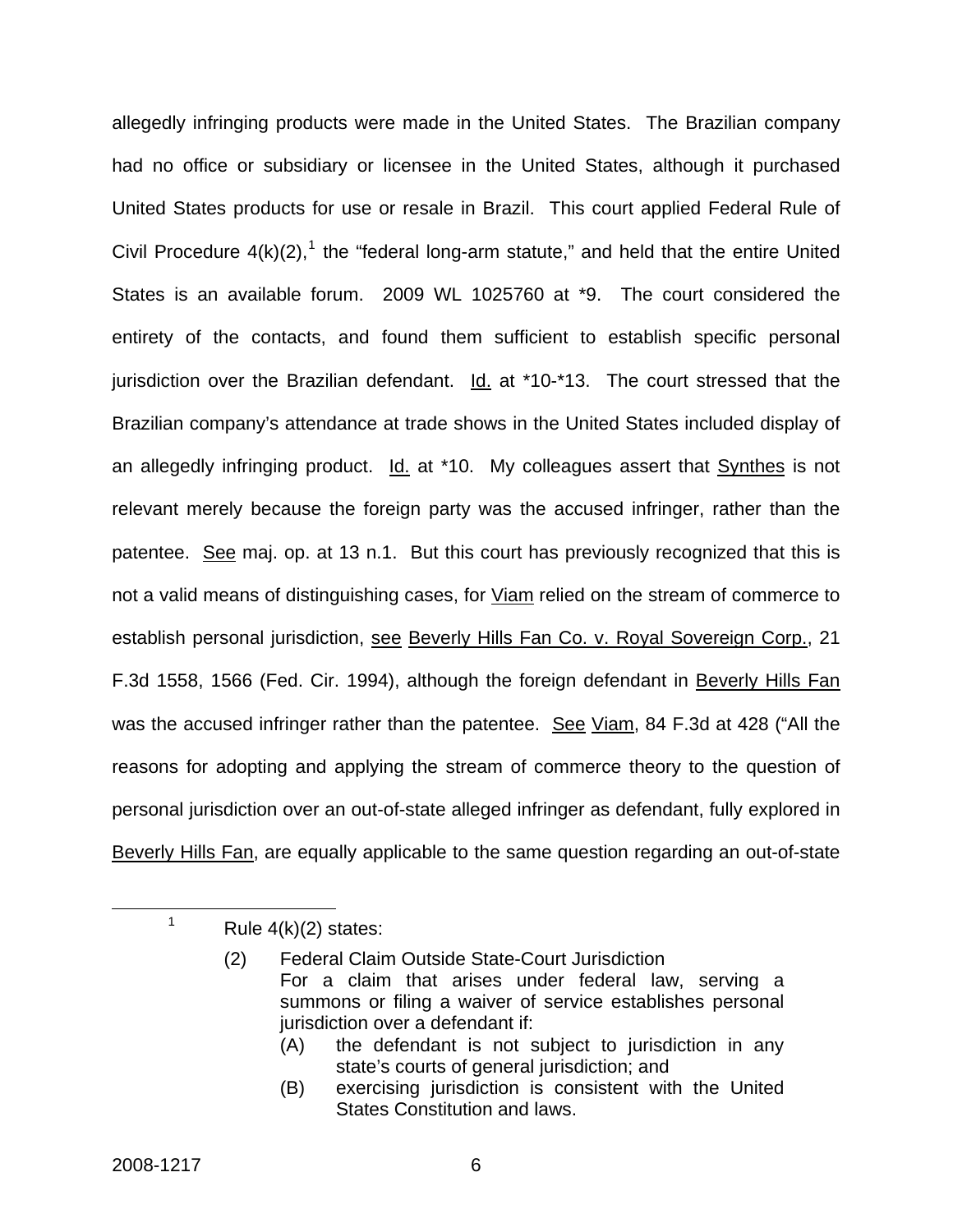patentee as defendant.").

On considering the interests of both sides to this dispute, in light of precedent, it has not been shown that subjecting Oxford to suit in California is either unreasonable or unfair. My colleagues on this panel hold that the California forum has neither general nor specific jurisdiction over Oxford, although the Central District of California is the forum most directly related to Oxford's activities in the United States, as well as being the locus of the accused infringement. Nonetheless, this court immunizes Oxford, the owner of a United States patent, from resolution of the patent dispute. This court has recognized that "[j]ust as a state has a substantial interest in preventing patent infringement within its borders, it also has a substantial interest in protecting its residents from claims of patent infringement that may be unwarranted." Deprenyl Animal Health, Inc. v. Univ. of Toronto Innovations Found., 297 F.3d 1343, 1356 (Fed. Cir. 2002).

Depriving Autogenomics of the opportunity to resolve the threat of infringement is contrary to the purpose and principles of the Declaratory Judgment Act. See MedImmune, Inc. v. Genentech, Inc., 549 U.S. 118, 128-32 (2007) (explaining that public policy favors declaratory challenge to adverse patents by persons whose substantial rights may be affected).

My colleagues on this panel, in support of their ruling that Oxford cannot be sued in California, cite this court's recent holding in Avocent Huntsville Corp. v. Aten International Co., 552 F.3d 1324, 1335 (Fed. Cir. 2008). However, if Avocent is read to bar this suit, it is in conflict with precedent of this court and the Supreme Court, as discussed therein. See id. at 1341-51 (Newman, J., dissenting). Viam held that the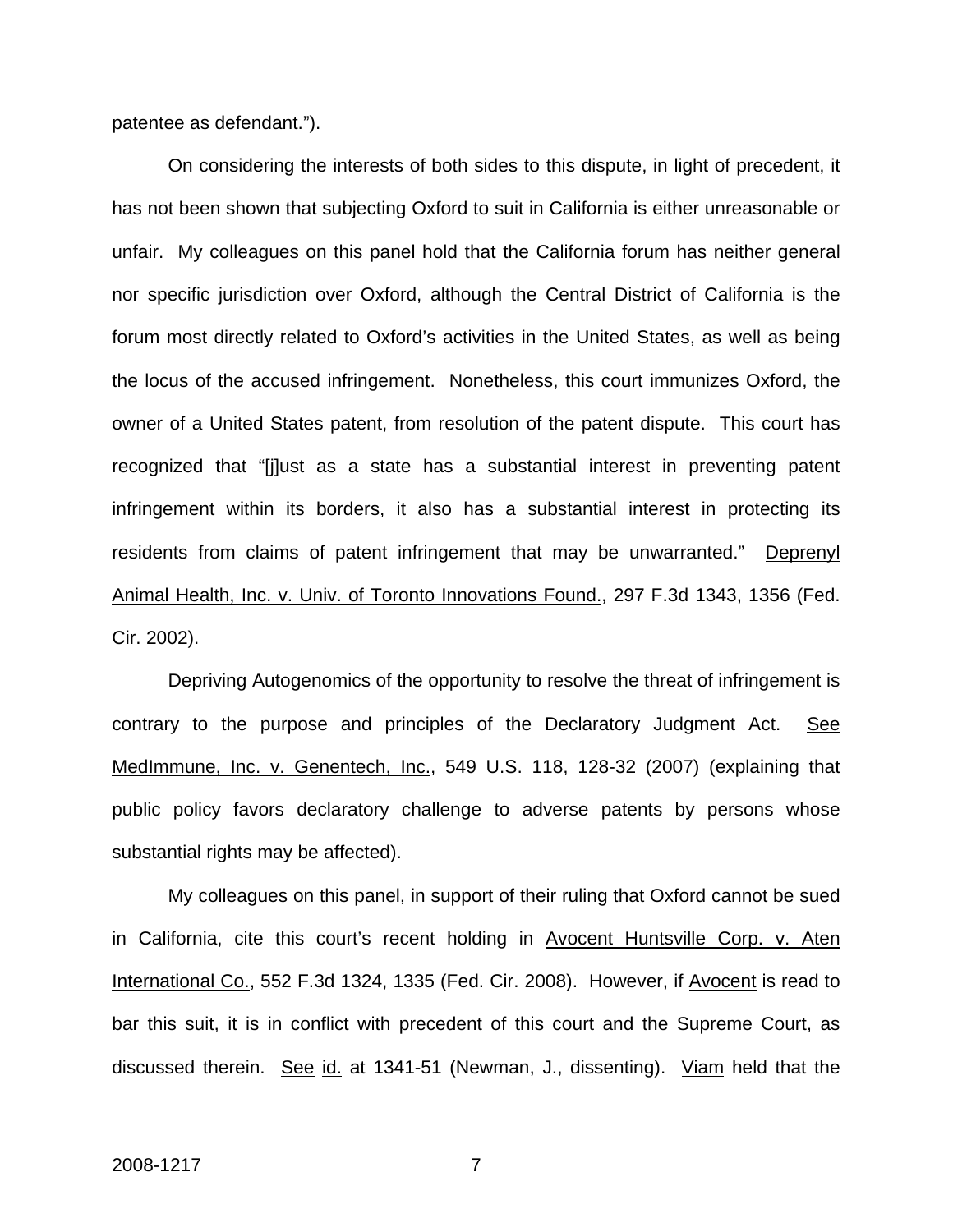foreign patent owner's sales (through a distributor) in the forum sufficed to support personal jurisdiction, while Avocent ruled that such sales are irrelevant to personal jurisdiction. This direct conflict simply adds confusion; however, this court remains bound by the "rule of interpanel accord," which is that in the event of conflict, real or perceived, the earlier decision controls until the conflict is resolved. See, e.g., Newell Cos. v. Kenney Mfg. Co., 864 F.2d 757, 765 (Fed. Cir. 1988).

The panel majority also cites the statement in Red Wing Shoe Co. v. Hockerson-Halberstadt, Inc., 148 F.3d 1355 (Fed. Cir. 1998), that "[p]rinciples of fair play and substantial justice afford a patentee sufficient latitude to inform others of its patent rights without subjecting itself to jurisdiction in the foreign forum," id. at 1360-61, principles with which I fully agree. However, while the Red Wing court made this statement to explain why personal jurisdiction does not arise from infringement letters, the court seems to have confused personal jurisdiction with the showing of a "case or controversy" that is needed to establish subject matter jurisdiction for a declaratory judgment action. Whether accusations of infringement are actionable in a specific case has no relation to where suit may be brought when a case or controversy does indeed exist, as in this case.

The evolving law under MedImmune facilitates challenge to adversely held patents. See, e.g., SanDisk Corp. v. STMicroelectronics, Inc., 480 F.3d 1372, 1380 (Fed. Cir. 2007) ("The Supreme Court's opinion in MedImmune represents a rejection of our reasonable apprehension of suit test."). The court's ruling today negates this development, by unduly narrowing personal jurisdiction to bar an action that the Court has advised should be available under the Declaratory Judgment Act. Although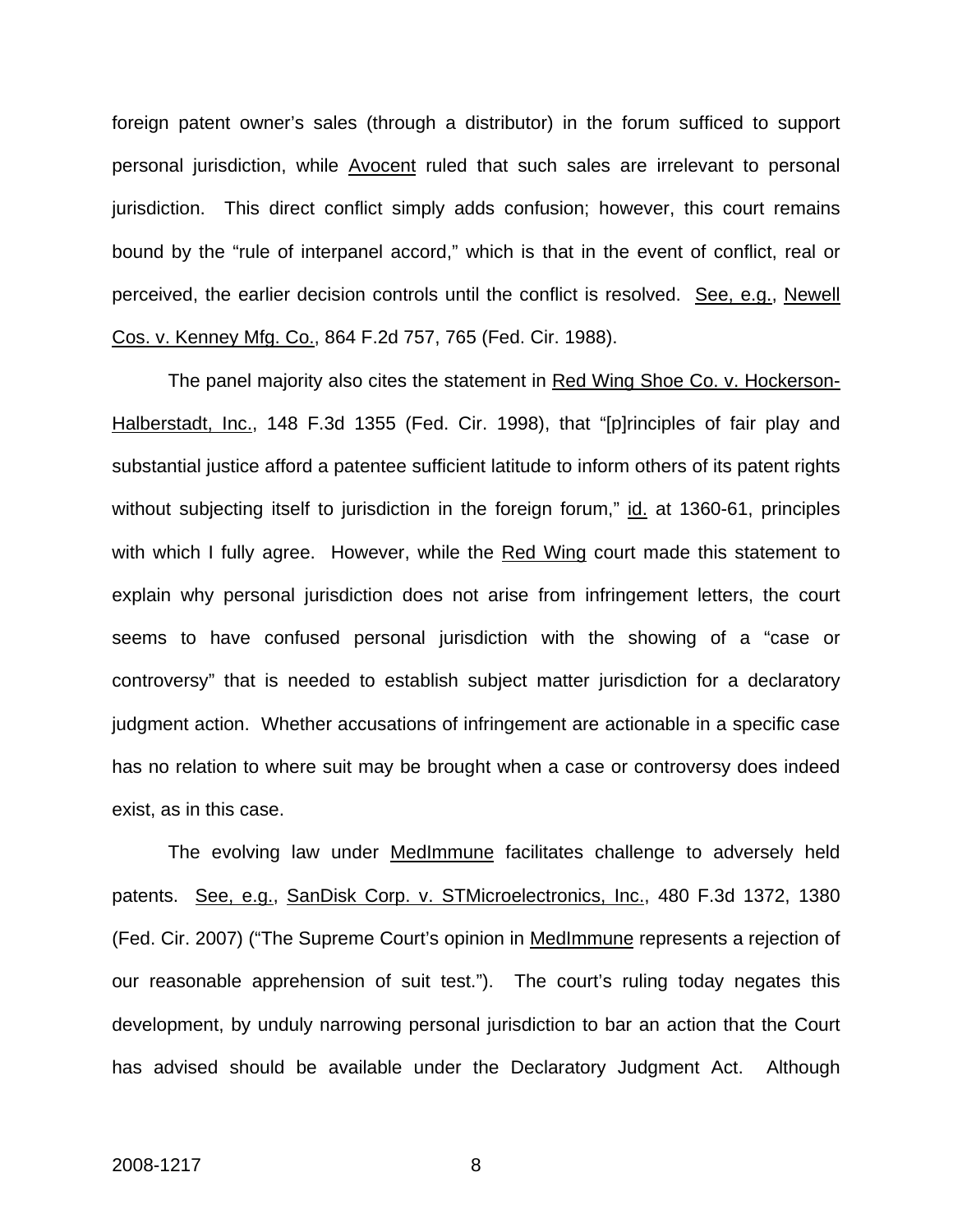undoubtedly there are circumstances in which a foreign patent owner can properly avoid jurisdiction, here the foreign patentee is actively and forcefully using its United States patents in a competitive context within the forum of this suit. Equity favors the reasonableness of permitting Autogenomics to resolve the threat, instead of continuing to face the uncertainty of liability and business risk, at the whim of the patent owner.

This is not a trivial question. The PTO reports that 50.3% of the patents granted in 2008 were issued to foreign patentees. See USPTO, Extended Year Set–Historic Patents By Country, State, and Year—All Patent Types (December 2008), available at http://www.uspto.gov/web/offices/ac/ido/oeip/taf/cst\_allh.htm. Thus restriction on the availability of declaratory judgment actions against foreign-owned patents is of economic significance. As this court stated in Viam, it cannot have been contemplated that activities otherwise subject to federal jurisdiction, are always immunized from adjudication when the patent owner's address is offshore. 84 F.3d at 429-30. The panel majority asserts that, at a minimum, the United States District Court for the District of Columbia remains a fall-back forum, see 35 U.S.C. §293. It is surely useful that the District of Columbia court can have jurisdiction "to take any action respecting the patent or rights thereunder." Id. That is not the issue herein, nor does §293 override personal jurisdiction in a more suitable and convenient forum. See Deprenyl Animal Health, 297 F.3d at 1353 (section 293 "represents an important Congressional judgment that in exchange for obtaining the benefits of a United States patent, it is appropriate to require foreign patentees to submit to broader jurisdiction in United States Federal Court than that to which they would otherwise be subject."). It is not explained why a California plaintiff should have to resort to a distant forum, which is not alleged to have meaningful